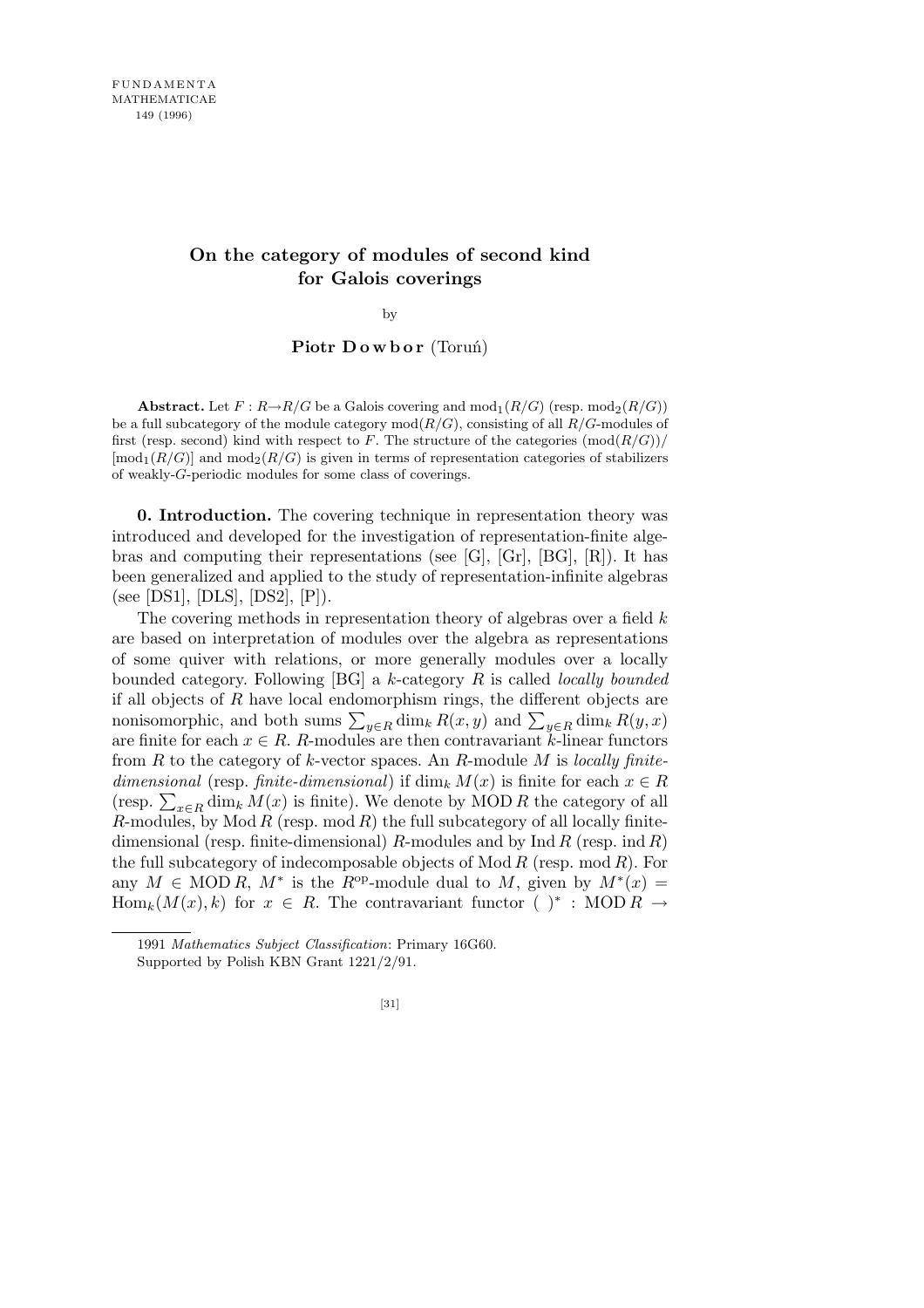MOD  $R^{\text{op}}$  mapping M to  $M^*$  induces an equivalence of categories Mod  $R \simeq$  $(\text{Mod } R^{\text{op}})^{\text{op}}.$ 

Let *Λ* be a finite-dimensional algebra over an algebraically closed field *k*. Then the category of finite-dimensional right *Λ*-modules is equivalent to mod *R<sup>Λ</sup>* for some uniquely determined (up to isomorphism), finite, locally bounded *k*-category  $R_\Lambda$ . Assume that  $R_\Lambda$  is of the form  $R/G$ , where *R* is some locally bounded *k*-category and *G* some group of *k*-linear automorphims of *R*, acting freely on objects. This occurs for example if *R<sup>Λ</sup>* admits some nice group grading (see [Gr]). Then the Galois covering functor  $F: R \to R/G$  induces a pair of functors

$$
\text{MOD } R \underset{F_{\bullet}}{\overset{F_{\lambda}}{\rightleftharpoons}} \text{MOD}(R/G),
$$

where  $F_{\bullet}$  is the pull-up functor given by  $F_{\bullet}(M) = M \cdot F$  for  $M \in \text{MOD } R$ , and  $F_{\lambda}$  is the push-down functor, the left adjoint to  $F_{\bullet}$  (see [BG]). If additionally *G* acts freely on  $(\text{ind } R)/\simeq$ , then  $F_{\lambda}$  induces an injection from the set  $((\text{ind }R)/\simeq)/G$  of *G*-orbits of  $(\text{ind }R)/\simeq \text{into } (\text{ind}(R/G))/\simeq$  (see [G; 3.5]). In some cases the study of the module category for the algebra *Λ* completely reduces to an analogous problem for the cover category *R* of *R<sup>Λ</sup>* (see [G], [DS1], [DS2], [DLS]).

*Let R be a locally bounded k-category and G a group of k-linear automorphisms of R acting freely on the isoclasses of indecomposable finitedimensional R*-modules. Assume that for any  $x \in R$  the set  $R_x$  consisting *of all*  $y \in R$  *such that there exists an indecomposable finite-dimensional R-module M with nonzero M*(*x*) *and M*(*y*), *is finite. Then the push-down functor*  $F_{\lambda}$  : mod  $R \to \text{mod}(R/G)$  *associated with the Galois covering*  $F$  :  $R \rightarrow R/G$  *induces a bijection between the G-orbits of isoclasses of indecomposable finite-dimensional R-modules and the isoclasses of indecomposable finite-dimensional R/G-modules*.

In the general case the category mod(*R/G*) of finite-dimensional *R/G*modules does not necessarily coincide with its full subcategory  $mod_1(R/G)$ formed by all modules of the form  $F_\lambda M$ ,  $M \in \text{mod } R$ . It was observed in [DS2] that the structure of the remaining indecomposable *R/G*-modules strongly depends on weakly-*G*-periodic *R*-modules, i.e. indecomposable locally finite-dimensional *R*-modules *B* such that supp *B* is contained in finitely many  $G_B$ -orbits and  $G_B$  is infinite, where  $G_B = \{g \in G : {}^g\!B \simeq B\}$ is the *stabilizer* of the isoclass of *B* and supp  $B = \{x \in R : B(x) \neq 0\}$  is the *support* of *B*.

The main aim of this paper is to give a description of the full subcategory  $\text{mod}_{2}(R/G)$  of  $\text{mod}(R/G)$  consisting of all modules having no direct summands from  $mod_1(R/G)$ , for some class of Galois coverings. The elements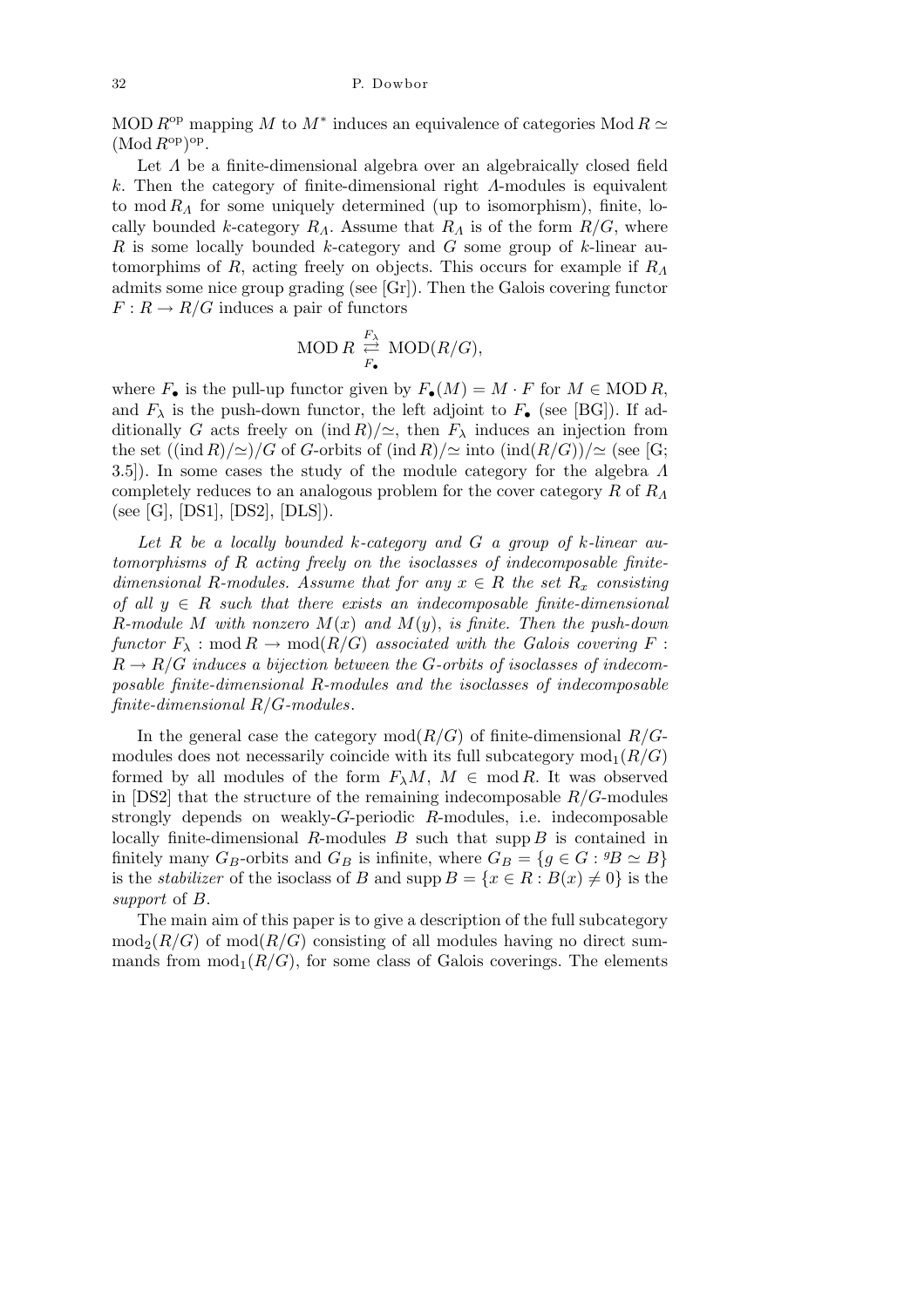from  $\text{mod}_2(R/G)$  (resp.  $\text{mod}_1(R/G)$ ) are usually called *modules of the second* (resp. *first*) *kind* with respect to the Galois covering *F*. The description is given in terms of the factor category  $mod(R/G)/mod_1(R/G)$ . This category carries essential information about the structure of the category  $\text{mod}_2(R/G)$ , namely has the same indecomposable objects and irreducible maps (see [AR]).

Recall that for any subcategory  $V_0$  of an additive category  $V$ ,  $V/[\mathcal{V}_0]$ denotes the factor category of  $V$  modulo the ideal  $[V_0]$  of all morphisms in  $V$ factorizing through a direct sum of some objects of  $V_0$ . If additionally  $V$  is a Krull–Schmidt category and  $V_0$  is closed under direct sums and summands, then for any  $v, v' \in V$  without direct summands in  $V_0$ ,  $[V_0](v, v')$  is contained in the square of the Jacobson radical of the category  $V$ , and there exists a natural bijection between indecomposables from  $V \setminus V_0$  and from  $V/[V_0]$ .

The first result describing the category of modules of the second kind was the reduction theorem proved in [DS2]:

*Let R be a locally bounded k-category and G a group of automorphisms of R which acts freely on the isoclasses of finite-dimensional indecomposable modules. Assume that there exists a G-invariant family S of subcategories of R with the following properties*:

(i) *for each*  $L \in S$  *and each*  $G$ *-orbit*  $O$  *of*  $R$ ,  $O \cap L$  *is contained in finitely many*  $G_L$ -orbits in  $R$ , where  $G_L$  is the stabilizer of  $L$  in  $G$ ,

(ii) *for any two different*  $L, L' \in \mathcal{S}, L \cap L'$  *is locally support-finite*,

(iii) *for each weakly-G-periodic*  $R$ *-module*  $B$  *there exists*  $L \in S$  *containing* supp  $B$ *.* 

*Then for any fixed set*  $S_0$  *of representatives of the G-orbits of*  $S$  *there exists an equivalence of factor categories*

$$
\coprod_{L\in\mathcal{S}_0} (\mathrm{mod}(L/G)) / [\mathrm{mod}_1(L/G_L)] \simeq (\mathrm{mod}(R/G)) / [\mathrm{mod}_1(R/G)].
$$

The above reduction theorem has very interesting consequences in situations similar to those when the supports of all weakly-*G*-periodic modules have linear ordinary quivers. In this case the family of all supports of weakly-*G*-periodic modules satisfies the assumptions of the theorem and the categories  $L/G_L$  are simply the path categories of quivers of euclidean type  $\mathbb{A}_n$ . Moreover, the supports of any two nonisomorphic weakly-*G*-periodic modules are different, and for each weakly-*G*-periodic *R*-module *B* the group  $G_B$  coincides with  $G_{\text{supp }B}$  and is an infinite cyclic group. Therefore  $F_\lambda B$ has the structure of a  $kG_B-R/G$ -bimodule and induces a functor

$$
\Phi^B = - \otimes_{k[\xi, \xi^{-1}]} F_{\lambda} B : \text{mod } k[\xi, \xi^{-1}] \to \text{mod}(R/G),
$$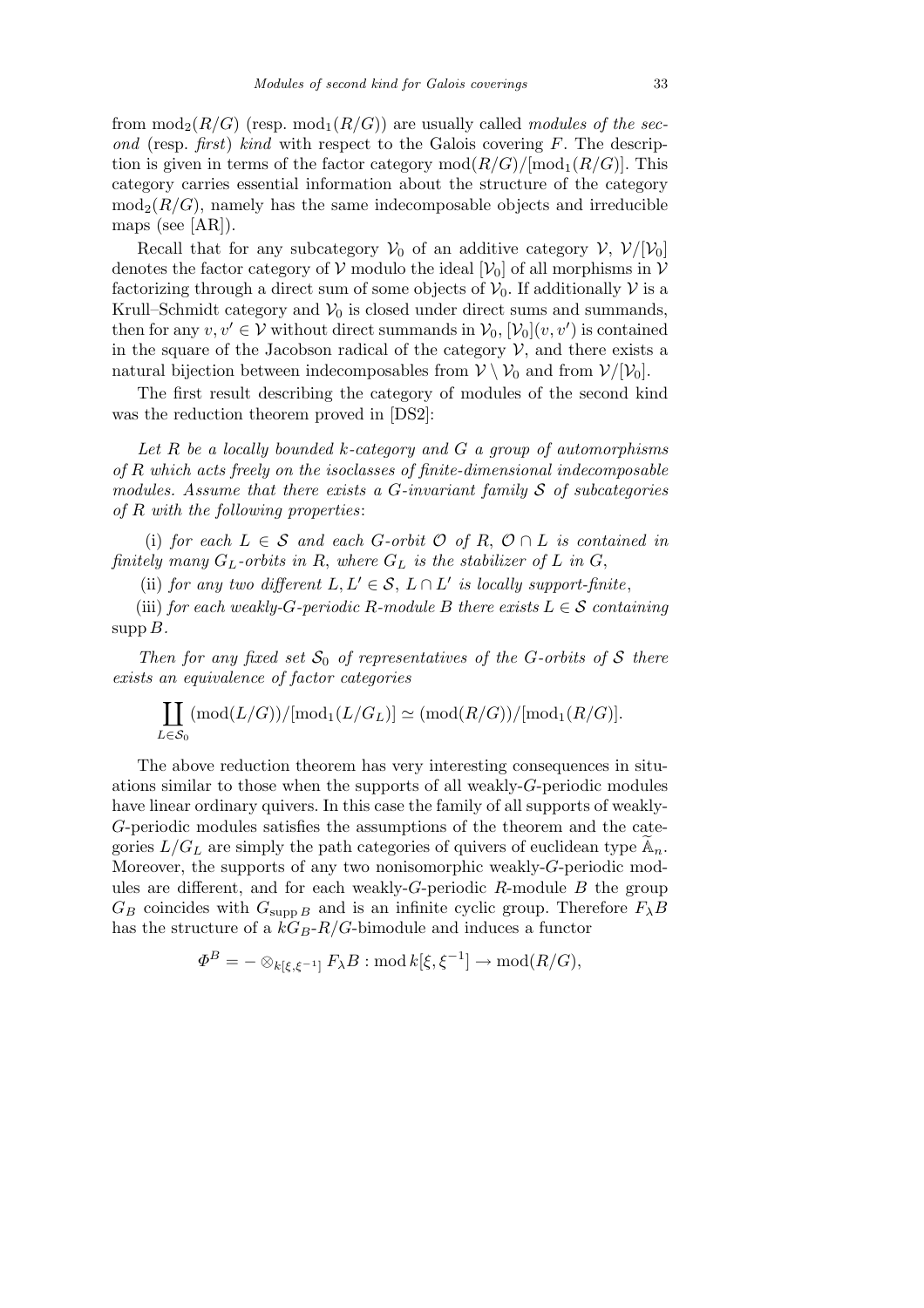where mod  $k[\xi, \xi^{-1}]$  is the category of finite-dimensional modules over the algebra of Laurent polynomials in the variable  $\xi$  over  $k$ .

Let *W* denote the set of all weakly-*G*-periodic modules and  $W_0$  a fixed set of representatives of the isoclasses representing *G*-orbits in *W*. Then by the description of the module category for quivers of euclidean type  $\mathbb{A}_n$ , the functors  $(\Phi^B)_{B \in \mathcal{W}_0}$  induce equivalences

$$
(*)_L\hspace{1cm}\operatorname{mod} k[\xi,\xi^{-1}]\stackrel{\sim}{\to} (\operatorname{mod}(L/G_L))/[\operatorname{mod}_1(L/G_L)],
$$

and the theorem yields the equivalence

$$
\coprod_{\mathcal{W}_0} \operatorname{mod} k[\xi, \xi^{-1}] \stackrel{\sim}{\to} (\operatorname{mod}(R/G)) / [\operatorname{mod}_1(R/G)].
$$

The above equivalence allows us to understand better the structure of the module category for special biserial algebras. It has many applications (see [S1]–[S3]). Some generalization of this theorem has been given in [P].

In spite of many applications the reduction theorem is useless in the case when there exists a weakly-*G*-periodic *R*-module with support *R*, since then *S* has to be equal to  ${R}$ . This often happens when *G* is the infinite cyclic group. The simplest example of this situation is the  $\mathbb Z$  cover  $R$  of the algebra  $k[x, y]/(x^3, y^2, xy)$ .

In the general case many weakly-*G*-periodic modules can have the same support *L* and we cannot expect that the equivalence  $(*)_L$  holds. The description of the category  $mod_2(R/G)$  in this situation cannot depend so strongly on the properties of supports of weakly-*G*-periodic modules and therefore some different approach is necessary. In this paper we propose a new strategy. It relies on a direct reduction to representation theory of stabilizers of weakly-*G*-periodic modules, without intermediate steps of the form  $L/G$  and any knowledge of the module categories  $mod(L/G_L)$ . The conditions imposed on weakly-*G*-periodic modules are expressed in terms of their tensor products and homomorphisms. We prove the following result (see Theorem 4.1):

*Let R be a locally bounded k-category*, *where k is algebraically closed*, *G a group of automorphisms of R acting freely on the isoclasses of indecomposable finite-dimensional R-modules*, *W the set of all weakly-G-periodic R-modules and W*<sup>0</sup> *a fixed set of representatives of the G-orbits in W up to isomorphism. Assume that R satisfies the following two conditions*:

(i) *for each*  $B \in \mathcal{W}$  *the stabilizer*  $G_B$  *is an infinite cyclic group and the endomorphism ring*  $\text{End}_R(B)$  *is isomorphic to*  $k$ ,

(ii) *for any two different*  $B_1, B_2 \in \mathcal{W}$  *such that*  $G_{B_1} \cap G_{B_2}$  *is nontrivial*  $\mathcal{L}_1 \otimes \mathcal{L}_2 \otimes \mathcal{L}_3 \otimes \mathcal{L}_4$  *the*  $k$ *-dual of*  $B_2$  *is a finitely generated free module over the group algebra*  $k(G_{B_1} \cap G_{B_2})$ *.*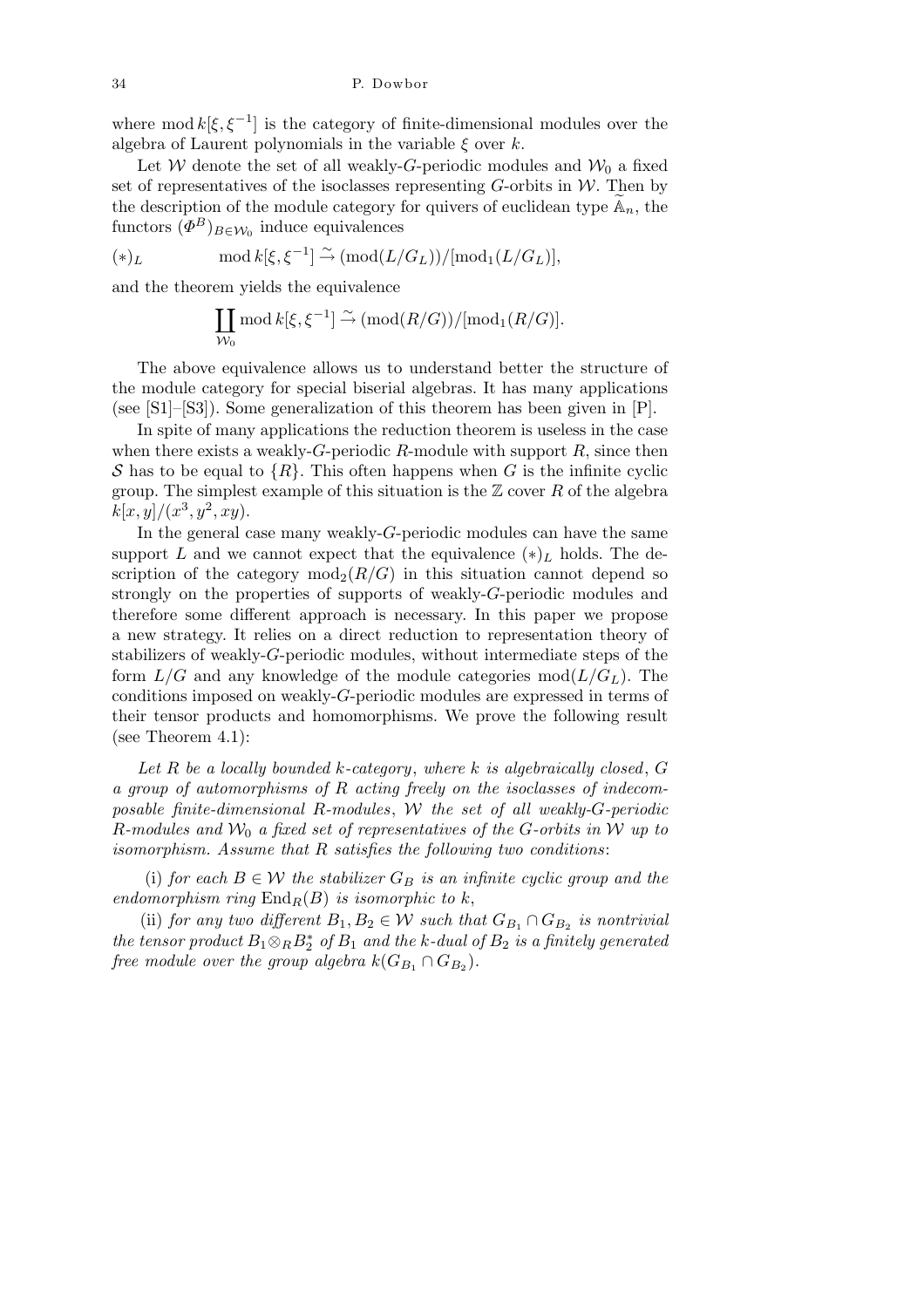*Then the functors*

$$
\overline{\Phi}^B : \text{mod } k[\xi, \xi^{-1}] \xrightarrow{\Phi^B} \text{mod}(R/G) \to (\text{mod}(R/G)) / [\text{mod}_1(R/G)],
$$
  

$$
B \in \mathcal{W}_0, \text{ are full and faithful, the functor}
$$

$$
\overline{\Phi}: \coprod_{B \in \mathcal{W}_0} \operatorname{mod} k[\xi, \xi^{-1}] \to (\operatorname{mod}(R/G)) / [\operatorname{mod}_1(R/G)]
$$

*induced by*  $(\overline{\Phi}^B)_{B\in\mathcal{W}_0}$  *is dense, and*  $\overline{\Phi}$  *admits a left quasi-inverse* 

$$
\overline{\Psi}: (\text{mod}(R/G)) / [\text{mod}_1(R/G)] \to \coprod_{B \in \mathcal{W}_0} \text{mod } k[\xi, \xi^{-1}]
$$

*whose kernel* Ker  $\overline{\Psi}$  *is an ideal contained in the Jacobson radical of the cat-* $\epsilon q \text{ or } q$  (mod( $R/G$ ))/[mod<sub>1</sub>( $R/G$ )]. In particular,  $\overline{\Phi}$  and  $\overline{\Psi}$  *induce a decomposition*

$$
(\mathrm{mod}(R/G)) / [\mathrm{mod}_1(R/G)] \simeq \coprod_{B \in \mathcal{W}_0} \mathrm{mod}\, k[\xi, \xi^{-1}] \oplus \mathrm{Ker}\, \overline{\Psi}
$$

*and a bijection between the corresponding sets of isomorphism classes of indecomposable objects, and*  $\text{Ker } \overline{\Psi}$  *restricted to the image of*  $\overline{\Phi}^B$  *is zero for each*  $B \in \mathcal{W}_0$ .

The class of examples covered by this theorem is not essentially larger than that covered by the previous one. The simplest example illustrating the theorem is the covering of the algebra  $k[x, y]/(x^3, y^2, xy)$  with the group Z*×*Z. In a subsequent publication a more general version of the above result without so strong restrictions on endomorphism rings of weakly-*G*-periodic *R*-modules will be proved.

The paper is organized as follows. Section 1 contains notations, terminology and the basic facts concerning Galois coverings of representation-infinite algebras. In Section 2 the operations on *R*-modules with *R*-actions of groups are studied and later applied to the description of the functors  $\Phi^B$  and their adjoints in terms of *R*-modules. In Section 3 some technique for verifying whether certain representations of the infinite cyclic group are free is introduced. The whole Section 4 is devoted to the proof of the Theorem.

The methods we use here are very elementary. We assume the basic results on Galois coverings proved in [G] and [DS2], elementary properties of adjoint functors [M], the Krull–Warfield decomposition theorem [W], the description of indecomposable finitely generated modules over principal ideal domains and an elementary knowledge of representations of groups [L].

Some of the results have been obtained during the author's visit at FB 17 Uni-GH Paderborn. The author whishes also to express his gratitude to Daniel Simson for his constant support during the work on this topic. Finally, he would like to thank Mr. Słupski for careful typing of this manuscript.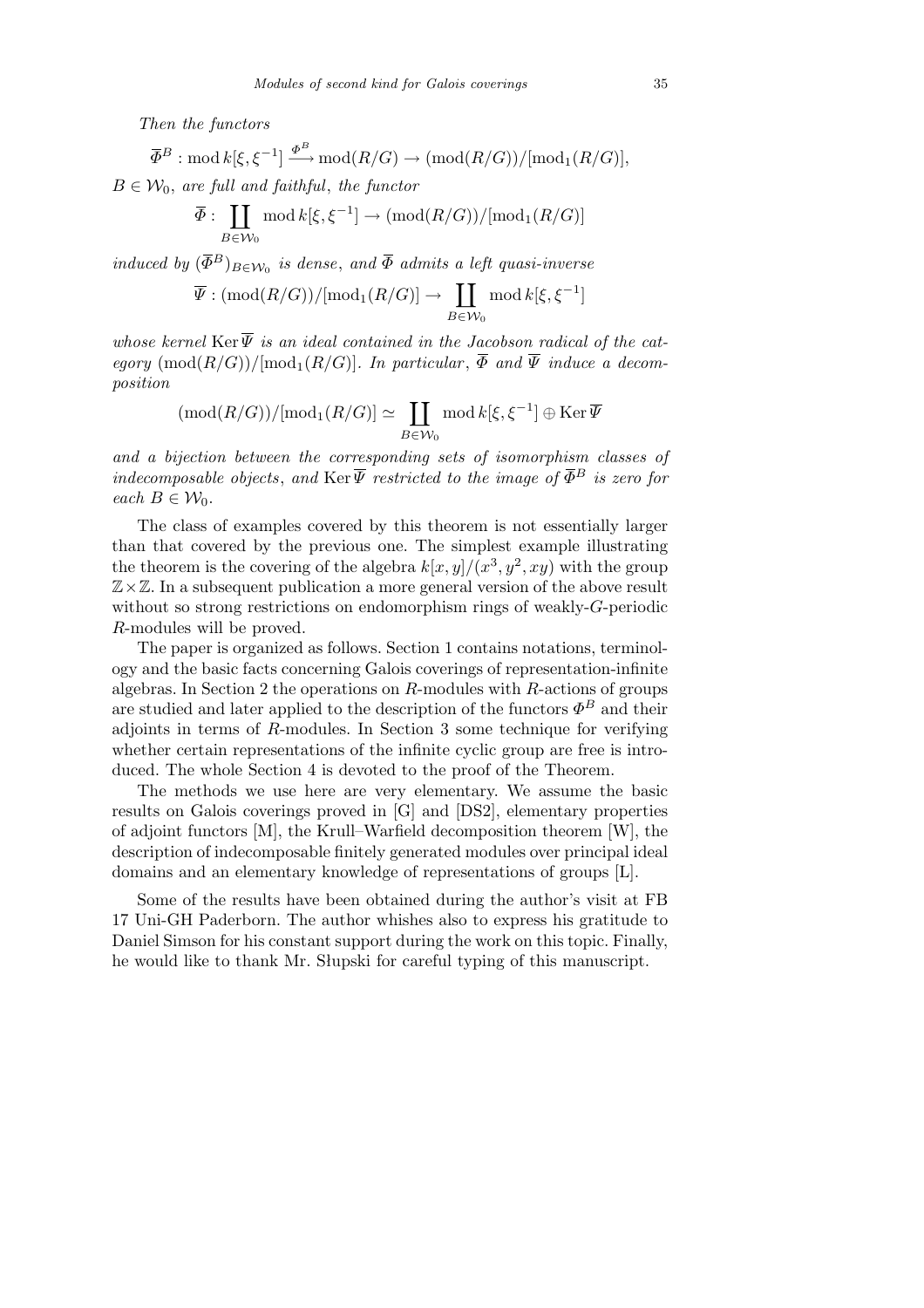## **1. Basic definitions and facts**

**1.1.** Throughout this paper we denote by *k* an algebraically closed field, by *R* a locally bounded *k*-category (see [BG], [G]) and by *G* a group of *k*-linear automorphisms of *R*. Then *G* acts on MOD *R* by translations  $g(-)$ which assign to each  $M \in \text{MOD } R$  the *R*-module  $^gM = M \circ g^{-1}$ . For each  $M \in \text{MOD } R$  we denote by  $G_M$  the stabilizer  $\{g \in G : g_M \simeq M\}$ . Throughout this paper we assume that *G* acts freely on  $(\text{ind } R)/\simeq$ .

By  $MOD^GR$  we denote the category of *R*-modules with an *R*-action of *G*. The objects of  $\text{MOD}^G R$  are pairs  $(M, \mu)$ , where  $M \in \text{MOD } R$  and  $\mu$  is a family of *R*-homomorphisms  $(\mu_g : M \to g^{-1}M)_{g \in G}$  such that  $g_1^{-1} \mu_{g_2} \cdot \mu_{g_1} =$  $\mu_{g_2g_1}$  for all  $g_1, g_2 \in G$ . The set of morphisms from  $(M, \mu)$  to  $(M', \mu')$  in  $\text{MOD}^G R$ , denoted by  $\text{Hom}_R^G(M, M')$ , consists of all  $f \in \text{Hom}_R(M, M')$  such that  $\mu'_g \cdot f = g^{-1}f \cdot \mu_g$  for all  $g \in G$ .

 $\text{Mod}_{f}^{G}R$  is the full subcategory of  $\text{MOD}^{G}R$  formed by all  $(M,\mu) \in$  $\text{MOD}^G \overset{\circ}{R}$  such that  $M \in \text{Mod } R$  and  $(\text{supp } M)/G$  is finite. Then the pullup functor  $F_{\bullet}$ : MOD( $R/G$ )  $\rightarrow$  MOD  $R$  associated with a Galois covering  $F: R \to R/G$  induces an equivalence of categories [G; p. 94]

$$
\operatorname{mod}(R/G) \xrightarrow{\sim} \operatorname{Mod}^G_{\operatorname{f}} R.
$$

The group *G* can also be interpreted as a group of *k*-linear automorphisms of  $R^{\text{op}}$ . Then the functor  $F^{\text{op}}: R^{\text{op}} \to (R/G)^{\text{op}}$  is also a Galois covering since  $(R/G)^{op} = R^{op}/G$ . The corresponding pull-up and push-down functors are briefly denoted by  $F_{\bullet}^{\text{op}}$  and  $F_{\lambda}^{\text{op}}$ *λ* .

The group  $G^{\text{op}}$  opposite to *G* is isomorphic to *G* via the map ( $)$ <sup>-1</sup> :  $G^{\text{op}} \to G$ . Therefore  $G^{\text{op}}$  can also be regarded as a group of *k*-linear automorphisms of *R* and  $G^{\text{op}}$  acts on MOD *R* by translations  $g^{-1}(-)$ ,  $g \in G^{\text{op}}$ .

**1.2.** Let  $\text{ind}_{1}(R/G)$  be the full subcategory of the category  $\text{ind}(R/G)$  of indecomposable finite-dimensional *R*-modules consisting of all objects isomorphic to  $F_\lambda M$  for some  $M \in \text{ind } R$ , and let  $\text{ind}_2(R/G)$  be the full subcategory of  $\text{ind}(R/G)$  formed by the remaining indecomposables. It is known [DS; 2.2] that a module  $X \in \text{ind}(R/G)$  belongs to  $\text{ind}_1(R/G)$  if  $F_{\bullet}X$  has a finite-dimensional direct summand. Since each module  $M \in Mod R$  has a decomposition into a direct sum of indecomposables (with local endomorphism rings), therefore a module  $X \in \text{mod}(R/G)$  belongs to  $\text{mod}_2(R/G)$  if there exists a decomposition  $F_{\bullet}X = \bigoplus_{i \in I} B_i$  in Mod *R* with all  $B_i$  weakly-*G*-periodic (see [DS2; 2.3]).

**1.3.** For any *k*-algebra *A* we denote by MOD *A* the category of all left *A*-modules and by mod *A* the full subcategory of MOD *A* formed by all finite-dimensional *A*-modules. By *A*op we denote the algebra opposite to *A* and by ( )<sup>\*</sup> the standard duality  $\text{Hom}_k(-,k) : \text{MOD } A \to \text{MOD } A^{\text{op}}.$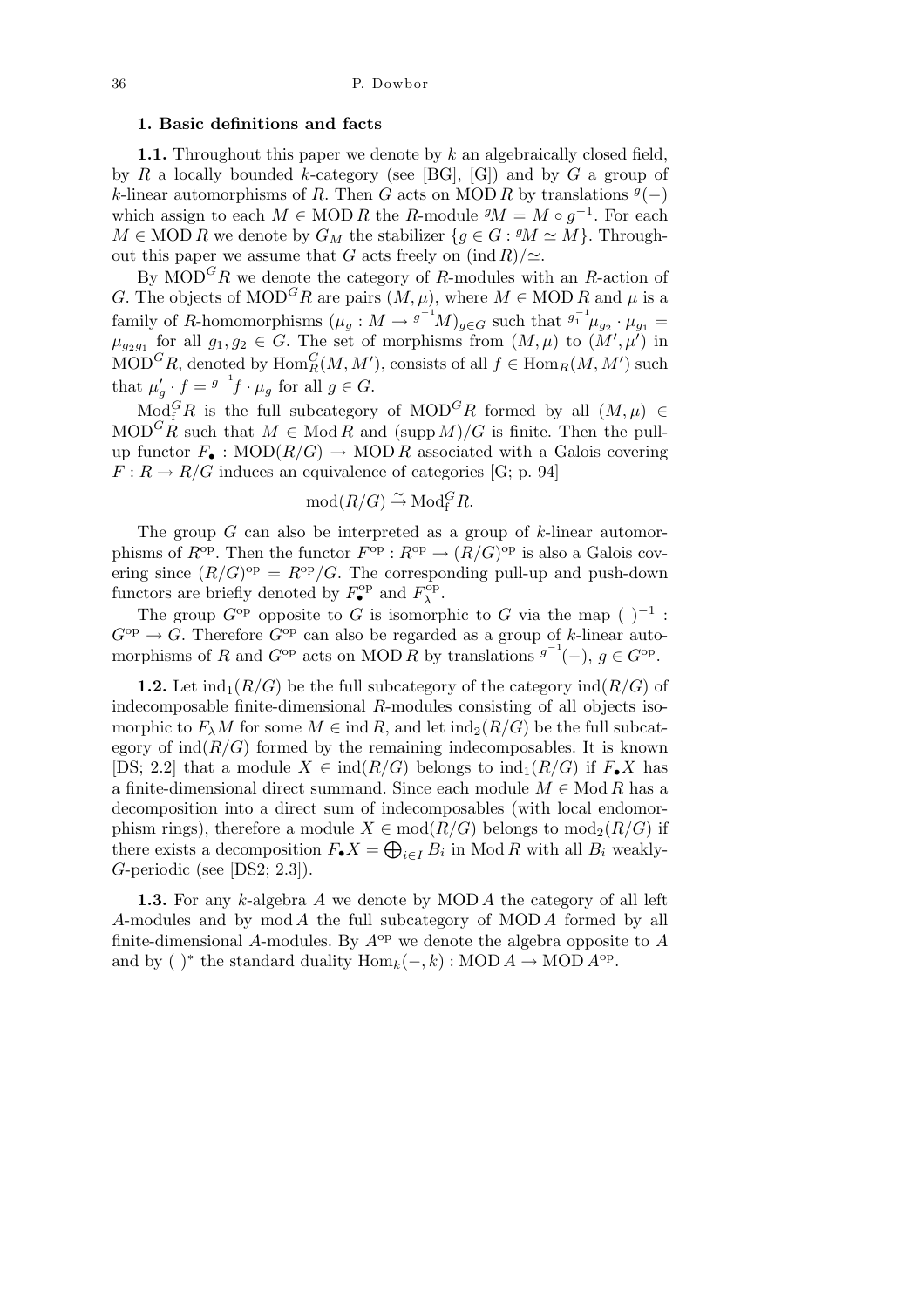**2.** A description of the functors  $\Phi_H^B$  and their adjoints. Let *H* be a subgroup of *G* and  $B = (B, \nu) \in \text{MOD}^H\overline{R}$ . Then for each orbit  $Gx \in R/G$ ,  $F_{\lambda}B(Gx) = \bigoplus_{y \in Gx} B(y)$  carries via *ν* the structure of a free module over the group algebra  $k\widetilde{H}$  of *H*, which is finitely generated in case  $(Gx \cap \text{supp } B)/H$  is finite and  $B \in \text{Mod } R$ . In fact,  $F_{\lambda}B$  has the structure of a  $kH-R/G$ -bimodule and induces a functor

$$
\Phi_H^B = -\otimes_{kH} F_{\lambda} B : \text{MOD } kH \to \text{MOD}(R/G)
$$

(see [DS2; 3.6]). If additionally  $B \in Mod_f^H(R/G)$  then the restriction of  $\Phi_H^B$ to mod *kH* factors through mod( $R/G$ ). In case  $H = G_B$  we write  $\Phi^B = \Phi_{G_B}^B$ . In this section we will study these functors and their adjoints in terms of the category  $\text{MOD}^G R$ .

**2.1.** Let *A* be a *k* algebra, *C* a *k*-category and  $Q: C \to \text{MOD } A^{\text{op}}$  an *A*-*C*-bimodule. Then we denote by  $Q^A : C^{op} \to \text{MOD } A$  the  $A^{op}\text{-}C^{op}\text{-bimodule}$ defined by  $Q^{A}(x) = Q(x)^{A}$ , where  $Q(x)^{A} = \text{Hom}_{A}(Q(x), A)$ . In particular, if  $A = k$  then  $Q^A = Q^*$ .

For any subgroup *H* of *G* denote by ( )<sup>-1</sup> : MOD  $kH \to \text{MOD}(kH)$ <sup>op</sup> the canonical isomorphism of categories given by  $V^{-1} = V$  and  $h \cdot v = v h^{-1}$ for  $V \in \text{MOD } kH, h \in H, v \in V$ . The inverse functor is denoted in the same way. We set

$$
(*)^{\circledast} = (*)^{-1} \circ (*)^* : \text{MOD} \, kH \to \text{MOD} \, kH.
$$

Analogously we denote by  $( )^{-1}$  : MOD<sup>*H*</sup>R  $\rightarrow$  MOD<sup>*H*<sup>op</sup></sup>R the isomorphism given by  $(M, \mu)^{-1} = (M, \mu^{-1})$  for  $(M, \mu) \in \text{MOD}^H R$ , where  $(\mu^{-1})_h = \mu_{h^{-1}}$  for  $h \in H$ . The inverse functor will be denoted in the same way.

The usual duality ( )*<sup>∗</sup>* induces the contravariant functor ( )*<sup>∗</sup>* : MOD*<sup>H</sup>R*  $\rightarrow$  MOD<sup>*H*<sup>op</sup></sup> *R*<sup>op</sup> mapping *M* = (*M*,  $\mu$ )  $\in$  MOD<sup>*H*</sup>*R* to  $M^* = (M^*, \mu^*) \in$  $\text{MOD}^{H^{op}}$   $R^{op}$ , where  $(\mu^*)_h : M^* \to h(M^*)$  for each  $h \in H$  is given by the *R*-homomorphism

$$
M^* = {}^h({}^{h^{-1}}\!M^*) \xrightarrow{h((\mu_h)^*)} {}^h(M^*).
$$

We set

$$
(*)^{\circledast} = (*)^{-1} \circ (*)^* : \text{MOD}^H R \to \text{MOD}^H R^{\text{op}}.
$$

The composed functor ( $e^{i\theta}$  maps  $M = (M, \mu) \in \text{MOD}^H R$  to  $M^* =$  $(M^*, \mu^*),$  where  $\mu_h^*$  for each  $h \in H$  is the *R*-homomorphism

$$
M^* = {}^{h^{-1}} ({}^h M)^* \xrightarrow{h^{-1} ((\mu_{h^{-1}})^*)} h^{-1} M^*.
$$

LEMMA. Let  $B \in \text{Mod}_{\text{f}}^H R$ . Then the  $R/G$ - $kH$ -bimodules  $F_{\lambda}^{\text{op}} B^*$  and  $F_{\lambda}B^{kH}$  *are isomorphic.*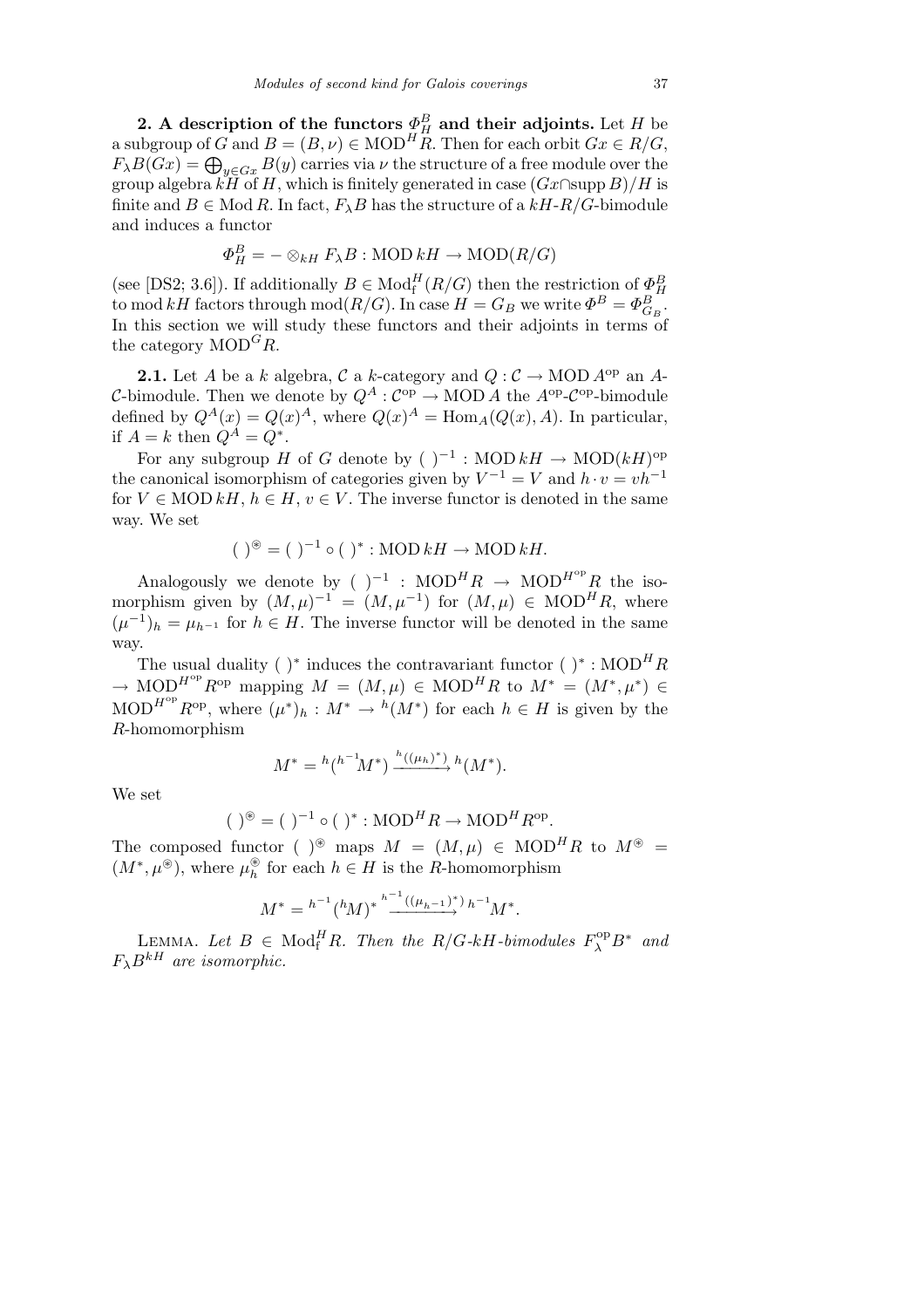P r o o f. For any  $a \in R/G$  fix a set  $W_a$  of representatives of the *H*-orbits in *a∩*supp *B*. Then there exists a sequence of natural isomorphisms of right *kH*-modules  $\mathbf{r}$ 

$$
F_{\lambda}B^{kH}(a) = \text{Hom}_{kH}(F_{\lambda}B(a), kH) \simeq \text{Hom}_{kH}\left(_{kH}kH \otimes_k \left(\bigoplus_{x \in W_a} B(x)\right), kH\right)
$$
  
\simeq 
$$
\text{Hom}_{k}\left(\bigoplus_{x \in W_a} B(x), \text{Hom}_{kH}(_{kH}kH, kH)\right) \simeq \text{Hom}_{k}\left(\bigoplus_{x \in W_a} B(x), kH_{kH}\right)
$$
  
\simeq 
$$
\left(\bigoplus_{x \in W_a} B(x)\right)^* \otimes_k kH_{kH} = F_{\lambda}^{\text{op}}B^*(a). \blacksquare
$$

Corollary. *The three functors*

$$
- \otimes_{R/G} F_{\lambda}B, \text{Hom}_{R/G}(F_{\lambda}B^{kH}, -), \text{Hom}_{kH}(F_{\lambda}^{\text{op}}B^*, -):
$$
  
mod  $kH \to \text{mod}(R/G)$ 

*are isomorphic.*

Proof. Since, for each  $a \in R/G$ ,  $F_{\lambda}B(a)$  is a finitely generated free *kH*-module, using Lemma 2.1 for any  $V \in \text{mod } k$ *H* we obtain a sequence of natural isomorphisms of *R/G*-modules

$$
\begin{aligned} \text{Hom}_{kH}(F_{\lambda}^{\text{op}}B^*, V)(a) &\simeq \text{Hom}_{kH}(F_{\lambda}B^{kH}(a), V) \\ &= \text{Hom}_{kH}(F_{\lambda}B(a)^{kH}, V) \simeq V \otimes_{kH} (F_{\lambda}B(a)^{kH})^{kH} \\ &\simeq V \otimes_{kH} F_{\lambda}B(a) = (V \otimes_{kH} F_{\lambda}B)(a). \end{aligned}
$$

**2.2.** Let  $(M, \mu) \in \text{MOD}^H R$  and  $V \in \text{MOD}(kH)^\text{op}$ . Then we denote by *V* ⊗*k M* the object  $(V \otimes_k M, V \otimes_k \mu)$  ∈ MOD<sup>*H*</sup>*R* defined as follows:  $(V \otimes_k M)(x) = V \otimes_k M(x)$  if  $x \in R$ ,  $(V \otimes_k M)(\alpha) = id_V \otimes_k M(\alpha)$  if  $\alpha$  is a morphism in *R*, and  $(V \otimes_k \mu)_h : V \otimes_k M \to h^{-1}(V \otimes_k M)$  for each  $h \in H$ is the *R*-homomorphism given by  $((V \otimes \mu)_h(x))(v \otimes m) = hv \otimes (\mu_h(x))(m)$ for  $x \in R$ ,  $m \in M(x)$  and  $v \in V$ .

Let  $(N, \nu) \in \text{MOD}^H R^{\text{op}}$  and  $V \in \text{MOD}(kH)^{\text{op}}$ . Then by  $\text{Hom}_k(N, V)$ we mean the object  $(\text{Hom}_k(N, V), \text{Hom}_k(\nu, V)) \in \text{MOD}^H R$  defined as follows:  $\text{Hom}_k(N, V)(x) = \text{Hom}_k(N(x), V)$  if  $x \in R$ ,  $\text{Hom}_k(N, V)(\alpha) =$  $\text{Hom}_k(N(\alpha), V)$  if  $\alpha$  is a morphism in *R*, and  $\text{Hom}_k(N, \nu)_h : \text{Hom}_k(N, V) \to$  $h^{-1}(\text{Hom}_k(N, V))$  for each  $h \in H$  is the *R*-homomorphism given by  $(\text{Hom}_k(N,\nu)_h(x))(f_x) = f_x \cdot \nu_{h^{-1}}(hx)$  for  $x \in R$  and  $f \in \text{Hom}_k(N(x),V)$ .

LEMMA. Let  $B \in \text{Mod}^H R$ *. Then the two functors* 

$$
- \otimes_k B, \text{Hom}_k(B^{\circledast}, -): \text{MOD}(kH)^{\text{op}} \to \text{MOD}^H R
$$

*are isomorphic.* If  $B \in \text{Mod}_{f}^{H}R$  then the functor  $-\otimes_{k} B$  restricted to  $\operatorname{mod}(k)$ <sup>op</sup> *factors through*  $\operatorname{Mod}^H_f R$ *.*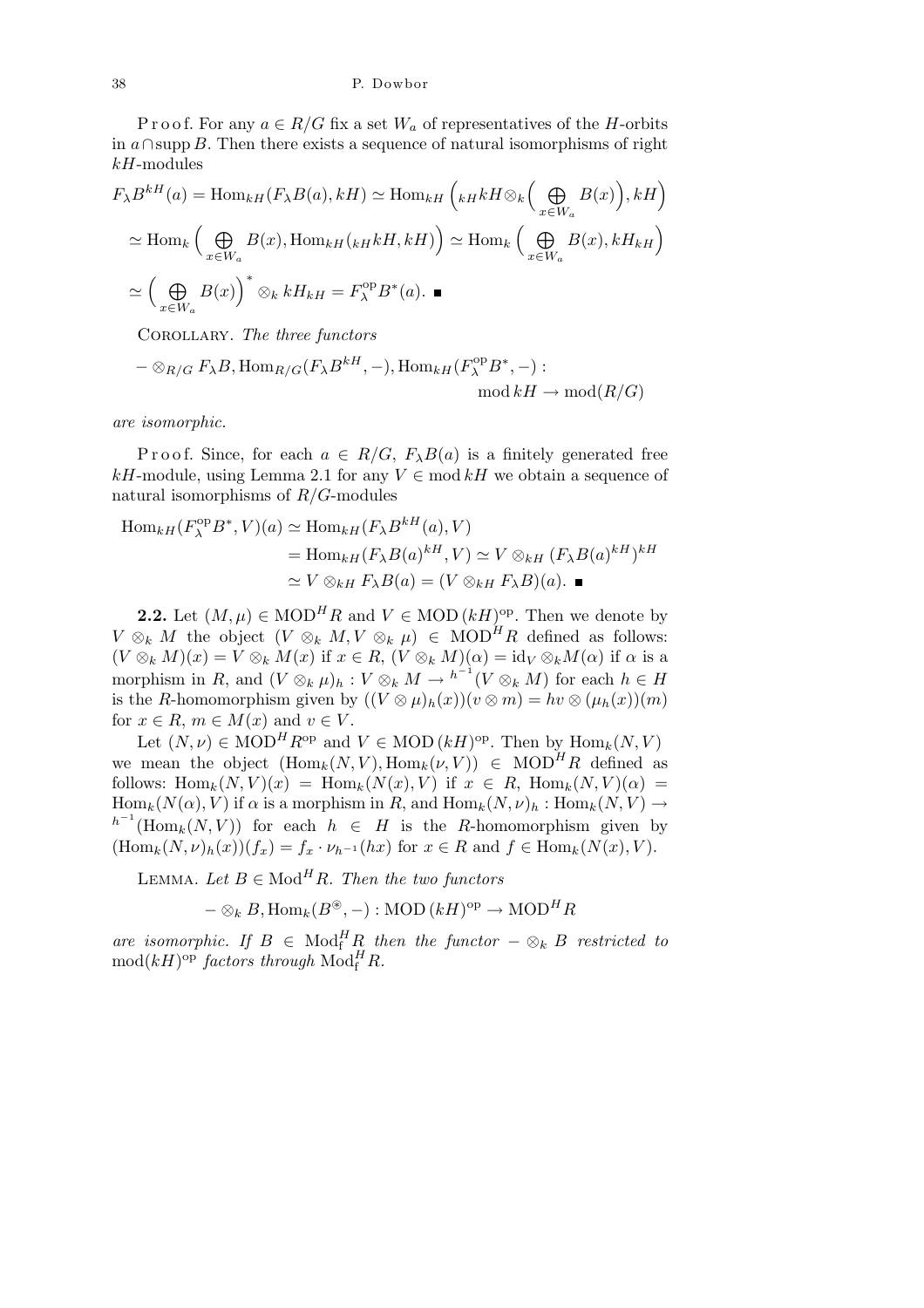P r o o f. Since, for each  $x \in R$ ,  $B(x)$  is finite-dimensional, it follows that  $V \otimes_k B(x) \simeq V \otimes_k B(x)^{**} \simeq \text{Hom}_k(B(x)^*, V) = \text{Hom}_k(B^{\circledast}, V)(x)$  for any  $V \in \text{MOD}(kH)^\text{op}.$ 

**2.3.** Consider the restriction functor

 $\mathcal{R}_H$  : MOD<sup>*G*</sup>*R*  $\rightarrow$  MOD<sup>*H*</sup>*R* 

mapping  $N = (N, \nu) \in \text{MOD}^G R$  to  $(N, \nu | H) \in \text{MOD}^H R$ . Instead of  $\mathcal{R}_H(N)$ we will simply write *N*. We give an explicit formula for its adjoint, the induction functor

$$
\Theta_H : \text{MOD}^H R \to \text{MOD}^G R.
$$

Denote by  $S_H$  a fixed set of representatives of the left cosets  $G \mod H$ . Denote by *SH* a fixed set of representatives of the fert cosets G mod *A*. We define  $Θ$ <sub>*H*</sub>(*M*,  $μ$ ) = ( $Θ$ <sub>*g*∈*S<sub>H</sub>*</sub><sup>*gM*</sup>, $\widetilde{μ}$ ) for  $M = (M, μ) ∈ \text{MOD}^H R$ . Here the maps  $\tilde{\mu}_g$  :  $\overline{a}$  $\bigoplus_{g_1 \in S_H} g_1 M \to \bigoplus$  $g_2 ∈ S_H$ <sup> $g^{-1}g_2M$ ,  $g ∈ G$ , are the *R*-homomor-</sup> phisms defined by the family  ${}^{g_1}\mu_h$ :  ${}^{g_1}M \rightarrow {}^{g^{-1}}{}^{g_2}M$ ,  $g_1 \in S_H$ , where  $g_2 \in S_H$ and  $h \in H$  are determined by the equality  $qq_1 = q_2h$ .

LEMMA. Let  $M = (M, \mu) \in \text{MOD}^H R$  and  $N = (N, \nu) \in \text{MOD}^G R$ . Then *there exists a natural isomorphism*  $\text{Hom}_R^H(M, N) \simeq \text{Hom}_R^G(\Theta_H(M), N)$ . *Moreover*, *if*  $(\text{supp } M)/H$  *is finite then also the isomorphism*  $\text{Hom}_{R}^{H}(N, M)$  $\simeq$  Hom $_R^G(N, \Theta_H(M))$  *holds.* 

P r o o f. Take  $M, N$  as above. Then for any  $f \in \text{Hom}_{R}^{H}(N, M)$  denote by  $\widetilde{f}$  :  $\bigoplus$  $g_1$ <sup>*g*<sub>1</sub></sup> $M \rightarrow N$  the *R*-homomorphism defined by the family

$$
^{g_1}M \xrightarrow{g_1 f} ^{g_1}N \xrightarrow{g_1 \nu_{g_1}} N, \quad g_1 \in S_H.
$$

It is easy to check that  $\tilde{f} \in \text{Hom}_H^G(\mathcal{O}_H(M), N)$  and that the map  $f \mapsto \tilde{f}$ gives the required natural isomorphism. If now  $(\text{supp }M)/H$  is finite then  $g_1 \in S_H$ <sup>*g*1</sup> $M = \prod$  $g_1 \in S_H$ <sup>*g*1</sup></sub>*M* (see [DS2; 2.3]). For any  $f \in \text{Hom}_R^H(N,M)$ denote by  $f: N \to$ *≈*  $\overline{a}$  $g_1 \in S_H$ <sup>*g*1</sup>*M* the *R*-homomorphism defined by the family

$$
N \xrightarrow{\nu_{g_1^{-1}}} {}^{g_1}N \xrightarrow{g_1 f} {}^{g_1}M, \quad g_1 \in S_H.
$$

It is easy to check that  $\tilde{\tilde{f}} \in \text{Hom}_{H}^{G}(N, \Theta_{H}(M))$  and that the map  $f \mapsto \tilde{\tilde{f}}$ gives the second isomorphism.

PROPOSITION. Let *B* be an object in  $\text{Mod}_{f}^{H} R$ .

(i) *The two functors*

$$
F_\bullet(-\otimes_{kH} F_\lambda B), \Theta_H((-)^{-1} \otimes_k B): \operatorname{mod} kH \to \operatorname{Mod}^G_f R
$$

*are isomorphic.*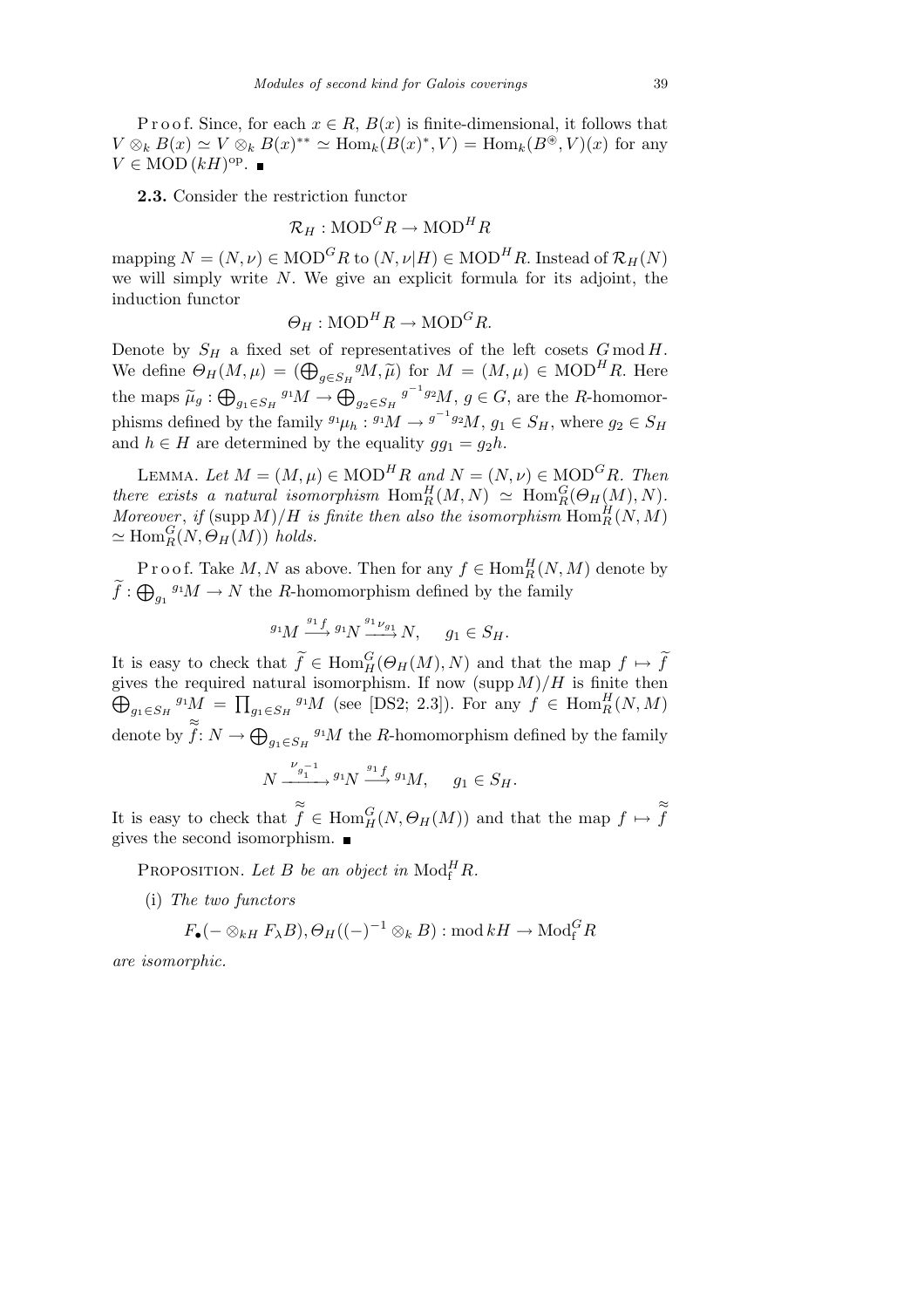(ii) *The two functors*

$$
F_{\bullet} \operatorname{Hom}_{kH}(F_{\lambda} B^{kH}, -), \Theta_H(\operatorname{Hom}_k(B^{\circledast}, (-)^{-1})) : \operatorname{mod} kH \to \operatorname{Mod}_f^G R
$$

*are isomorphic.*

Proof. (i) By Lemma 2.3 it is enough to construct a natural family of  $\text{morphisms } f_V: V^{-1}\otimes_k B \to F_\bullet(V\otimes_{kH} F_\lambda B), V\in \text{mod } kH \text{ in } \text{MOD}^H R \text{, and}$ to show that all *R*-homomorphisms  $\widetilde{f}_V : \Theta_H(V^{-1} \otimes_k B) \to F_{\bullet}(V \otimes_{kH} F_{\lambda} B)$ are isomorphisms.

Take any  $V \in \text{mod } k$  and  $x \in R$ . Define the *k*-linear map  $f_V(x)$ :  $V \otimes_k B(x) \to V \otimes_{kH} (\bigoplus_{y \in G_x} B(y))$  by setting  $f_V(x)(v \otimes b) = v \otimes b$ , where  $v \in V$  and  $b \in B(x)$ . It is easy to verify that for each *V* the family  $(f_V(x))_{x \in R}$  defines a morphism  $f_V$  in MOD<sup>H</sup>R, the family  $(f_V)_{V \in \text{mod } kH}$ induces a natural transformation of functors and all *R*-homomorphisms  $\widetilde{f}_V : \Theta_H(V \otimes_k B) \to F_{\bullet}(V \otimes_{kH} F_{\lambda}B)$  induced by families  $({}^{g_1}\mu_{g_1} \cdot {}^{g_1}f)_{g_1 \in S_H}$ are isomorphisms, where  $\mu$  for each  $V$  denotes the standard  $R$ -action of  $G$ on  $F_{\bullet}(V \otimes_{kH} F_{\lambda}B)$ .

(ii) The proof is analogous.  $\blacksquare$ 

Remark. The above isomorphisms are compatible with those from Lemma 2.2 and Corollary 2.1.

**2.4.** In order to interpret the right and left adjoint functors

 $\text{Hom}_{R/G}(F_\lambda B, -), -\otimes_{R/G} F_\lambda^{\text{op}} B^* : \text{mod}(R/G) \to \text{MOD } kH$ 

to  $\Phi_B^H$  in terms of MOD<sup>*G*</sup>R, we first have to endow the homomorphism space and the tensor product of two modules from  $\text{MOD}^H R$  with the structure of a left *kH*-module. Given  $(M, \mu), (N, \nu) \in \text{MOD}^H R$  the map  $H \times$  $\text{Hom}_R(M, N) \to \text{Hom}_R(M, N), (h, f) \mapsto {}^h\!u_h \cdot {}^h\!f \cdot \mu_{h^{-1}}$ , defines the structure of a  $kH$ -module on  $\text{Hom}_R(M, N)$  with a corresponding *H*-action denoted by  $\text{Hom}_R(\mu, \nu)$ .

Recall that for given  $M \in \text{MOD } R$  and  $N \in \text{MOD } R^{\text{op}}$  the tensor product of *M* and *N* over *R* is the factor space  $M \otimes_R N = (M \otimes_k N)/I$ , where  $M \otimes_k N = \bigoplus_{x \in R} M(x) \otimes_k N(x)$  and  $I = I(M, N)$  is the subspace of  $M \otimes_k N$ generated by all vectors of the form  $M(\alpha)(m_y) \otimes n_x - m_y \otimes N(\alpha)(n_x)$ , for all  $\alpha \in R(x, y), n_x \in N(x), m_y \in M(y)$ .

Let now  $M = (M, \mu) \in \text{MOD}^H R$  and  $N = (N, \nu) \in \text{MOD}^H R^{\text{op}}$ . Then the maps  $\mu_h(x) \otimes_k \nu_h(x) : M(x) \otimes_k N(x) \to M(hx) \otimes_k N(hx), h \in H$ ,  $x \in R$ , furnish an action of *H* on  $M \otimes_k N$  denoted by  $\mu \otimes_k \nu$ . The subspace *I* remains *H*-invariant under this action so  $\mu \otimes_k \nu$  induces an *H*-action  $\mu \otimes_R \nu$  on  $M \otimes_R N$  and in consequence the structure of a left *kH*-module on  $M \otimes_R N$ .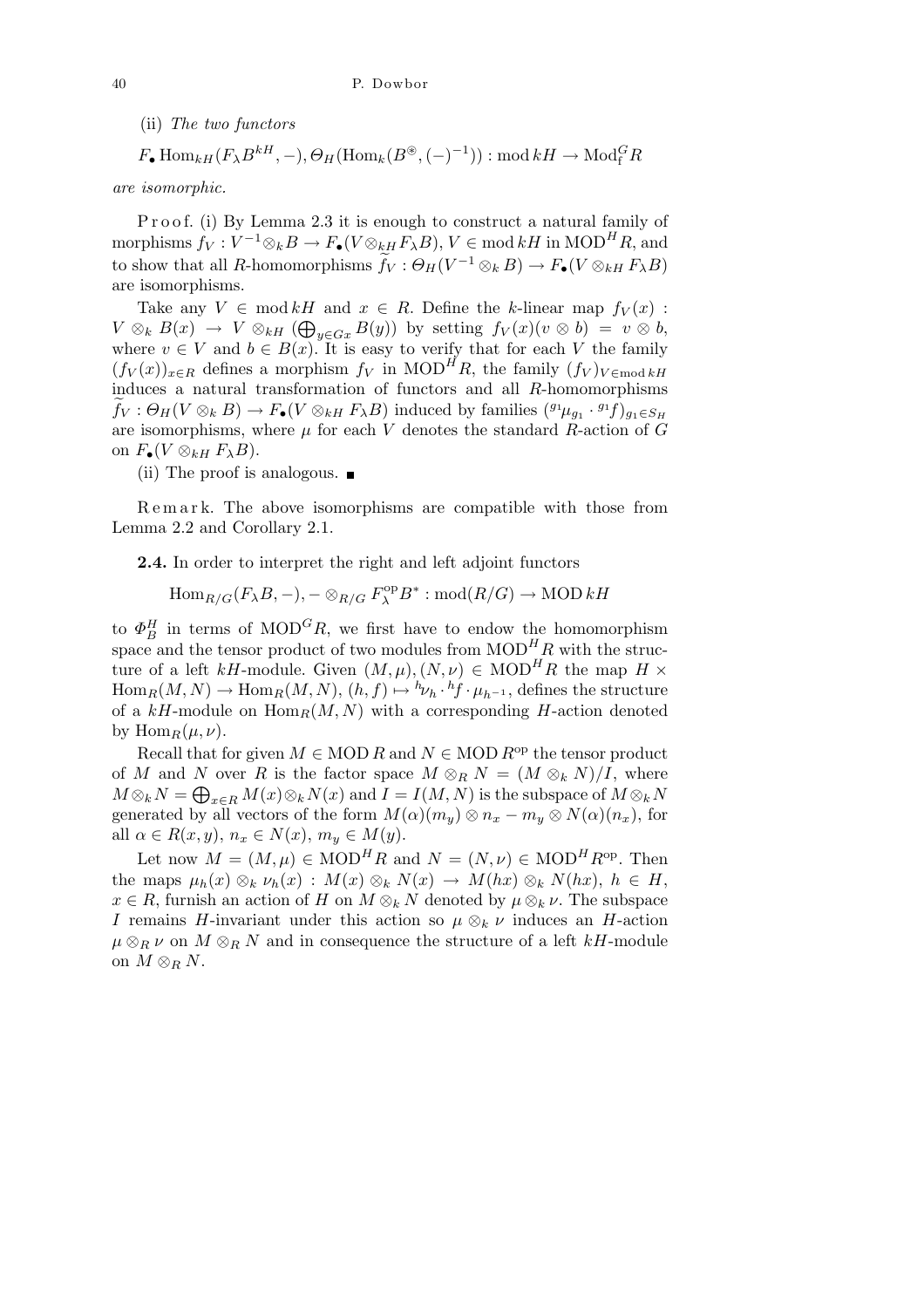Remark.  $M \otimes_k N$  is a free  $k$ H-module and can serve for a projective cover of  $M \otimes_R N$ , usually not minimal. Moreover, it is finitely generated if  $M \in \text{Mod}^H R$  and  $N \in \text{Mod}_f^H R^{\text{op}}$ .

LEMMA. (i) Let  $M \in \text{MOD}^H R$ ,  $N \in \text{MOD}^H R^{\text{op}}$  and  $V \in \text{MOD}(kH)^{\text{op}}$ . *Then there exist canonical natural isomorphisms of left kH-modules*  $\text{Hom}_k(M \otimes_R N, V) \simeq \text{Hom}_R(M, \text{Hom}_k(N, V))$  and  $(V \otimes_k M) \otimes_R N \simeq$  $V \otimes_k (M \otimes_R N)$ . In particular, there exists a natural isomorphism of left  $kH$ *-modules*  $(M \otimes_R N)^{\circledast} \simeq \text{Hom}_R(M, N^{\circledast})$ *.* 

(ii) Let  $M \in \text{MOD}^H R$  and  $V \in \text{MOD}(kH)^\text{op}$ . Then there exists a *canonical natural isomorphism of left kH-modules*  $Hom_R(V \otimes_k M, N) =$  $Hom_k(V, Hom_R(M, N)).$ 

P r o o f. (i) Use the isomorphisms

$$
\operatorname{Hom}_k(M(x)\otimes_k N(x),V)\simeq \operatorname{Hom}_k(M(x),\operatorname{Hom}_k(N(x),V))
$$

and

$$
(V \otimes_k M(x)) \otimes_k N(x) \simeq V \otimes_k (M(x) \otimes_k N(x)), \quad x \in R.
$$

(ii) Use the isomorphism

 $\text{Hom}_k(V \otimes_k M(x), N(x)) \simeq \text{Hom}_k(V, \text{Hom}_k(M(x), N(x))), \quad x \in R.$ 

COROLLARY. (i) Let  $M \in \text{MOD}^H R$  and  $N \in \text{MOD}^H R^{\text{op}}$ . Then there *exists a canonical natural embedding of*  $k$ *<i>H-modules*  $M \otimes_R N \hookrightarrow$  $\operatorname{Hom}_R(M, N^{\circledast})^{\circledast}.$ 

(ii) Let  $M \in \text{MOD}^H R$  and  $N \in \text{MOD}^H R$ *. Then there exists a natural isomorphism of kH-modules*  $Hom_R(M, N) \simeq (M \otimes_R N^*)^*$  *and an*  $embedding \ M \otimes_R N^* \hookrightarrow \ \text{Hom}_R(M,N)^*$ , *which is an isomorphism if*  $\dim_k \text{Hom}_R(M, N)$  *is finite.* 

P r o o f. Use the standard embedding  $V \hookrightarrow V^{\otimes \otimes}$  for  $V \in \text{MOD}(kH)^{\text{op}}$ .

**2.5.** PROPOSITION. Let  $M \in \text{MOD}^H R$ ,  $N \in \text{MOD}^{H^{op}} R^{op}$ ,  $X \in \text{mod}(R/G)$ and  $Y \in \text{MOD}(R/G)^\text{op}$ . Then the following natural isomorphisms of left *kH-modules hold.*

- (i)  $\text{Hom}_{R/G}(F_\lambda M, X)^{-1} \simeq \text{Hom}_R(M, F_\bullet X)$ .
- (ii)  $F_{\lambda}M \otimes_{R/G} Y \simeq M \otimes_R F_{\bullet}^{\text{op}} Y$ .
- $(iii)$   $(X \otimes_{R/G} F_{\lambda}^{\text{op}} N)^{-1} \simeq F_{\bullet} X \otimes_{R} N^{-1}$ .

P r o o f. (i) This is a simple verification of *H*-invariance of the adjointness formula for the pair of functors  $(F_{\lambda}, F_{\bullet})$  (see [BG; 3.2]).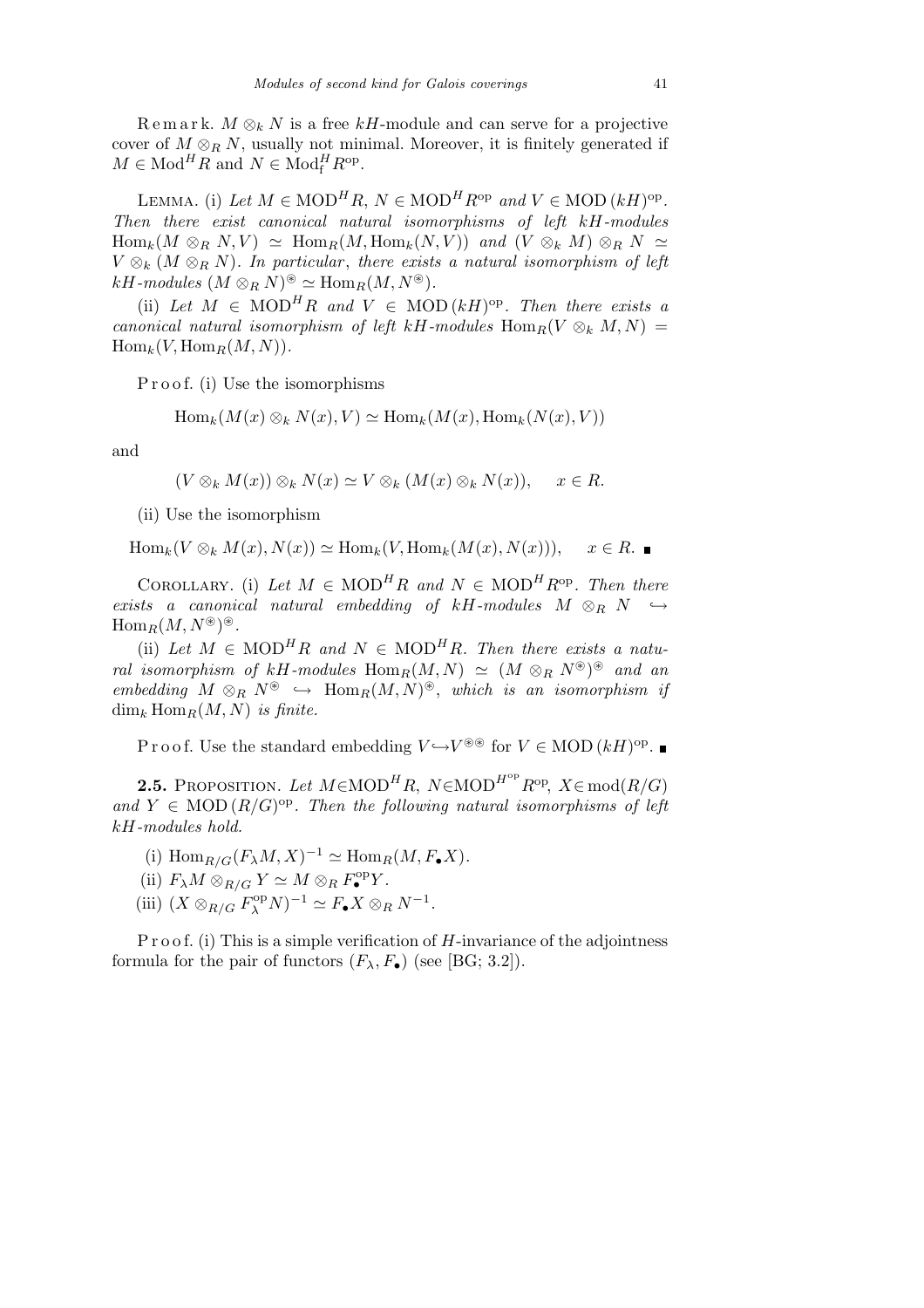(ii) Take *M* and *Y* satisfying the assumptions. Then the canonical isomorphisms  $\mathbf{r}$ 

$$
F_{\lambda}M(Gx) \otimes_k Y(Gx) = \left(\bigoplus_{y \in Gx} M(y)\right) \otimes_k Y(Gx) \simeq \bigoplus_{y \in Gx} M(y) \otimes_k Y(Gx)
$$

$$
= \bigoplus_{y \in Gx} M(y) \otimes F^{\text{op}}(x)
$$

are *H*-invariant and induce an isomorphism of *kH*-modules  $f : M \otimes_k F_{\bullet} Y \xrightarrow{\sim}$  $F_\lambda M \otimes_R Y$ . Since  $f(I(M, F_\bullet X)) \subset I(F_\lambda M, Y)$  the homomorphism *f* induces an epimorphism  $\bar{f}: M \otimes_R F_{\bullet}Y \to F_{\lambda}M \otimes_{R/G} Y$ . By Corollary 2.4(i) and (i),  $\bar{f}$  has to be an isomorphism.

(iii) Follows immediately from (ii).  $\blacksquare$ 

COROLLARY. Let  $B = (B, \nu)$  be an object in  $\text{Mod}_{f}^{H} R$ .

(i) *The two functors*

 $\text{Hom}_{R/G}(F_\lambda B,-), (\text{Hom}_R(B,F_\bullet(-)))^{-1} : \text{mod}(R/G) \to \text{MOD} kH$ 

*are isomorphic.*

(ii) *The two functors*

$$
(- \otimes_{R/G} F_{\lambda} B^{kH}), (F_{\bullet}(-) \otimes_R B^{\circledast})^{-1} : \text{mod}(R/G) \to \text{MOD} kH
$$

*are isomorphic.*

P r o o f. (i) Obvious by Proposition 2.5(i).

(ii) Follows from Proposition 2.5(ii) and Lemma 2.1.  $\blacksquare$ 

# **3. Free representations of an infinite cyclic group**

**3.1.** In this section we will find some sufficient condition for a finitely generated module over the group algebra of an infinite cyclic group to be free.

Let  $\phi: W \to W$  be a *k*-linear automorphism of a vector space W. Then to any decomposition  $W = \bigoplus_{j \in J} W_j$  into a direct sum of subspaces we attach an oriented graph  $\Gamma(\phi, J)$  of components of  $\phi$  defined as follows. The set of points of  $\Gamma(\phi, J)$  is *J*. The arrow  $j_1 \rightarrow j_2$  in  $\Gamma(\phi, J)$  exists if and only if  $p_{j2} \phi(W_{j1}) \neq 0$ , where  $p_j: W \to W_j$  denotes the standard projection for each  $j \in J$ .

Proposition. *Let H be an infinite cyclic group and U be a finitely generated left*  $kH$ *-module. If for some*  $h \in H$  *there exists a*  $k$ *-vector space decomposition*  $U = \bigoplus_{j \in J} U_j$  *such that*  $\Gamma(h \cdot, J)$  *has no oriented cycles, then U is a finitely generated free kH-module.*

For the proof we need the following elementary facts.

LEMMA. Let  $\phi: W \to W$  be a *k*-linear automorphism.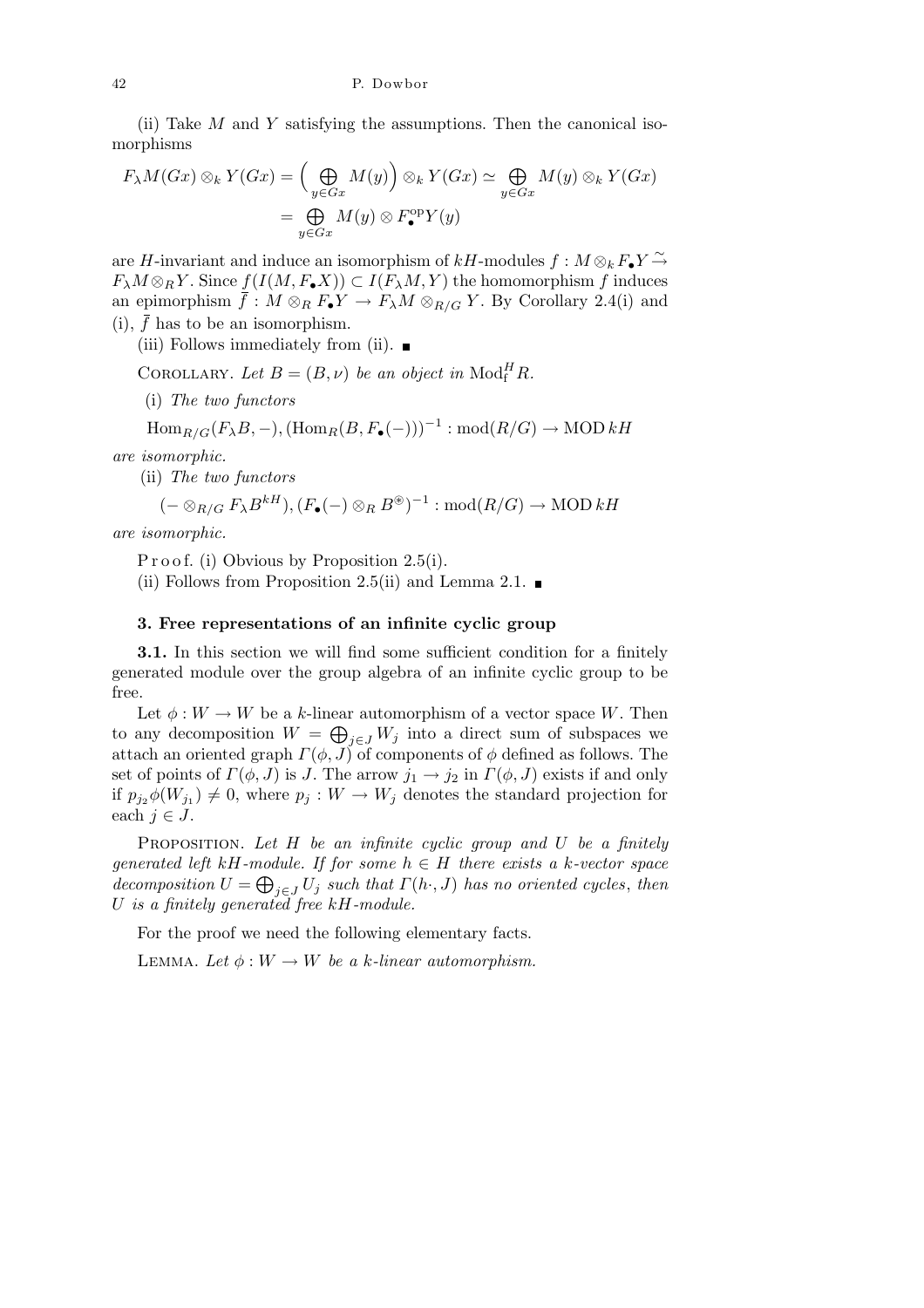(i) If  $\phi$  has a nonzero eigenvalue then so has each  $\phi^n$ ,  $n \in \mathbb{N}$ .

(ii) *If W admits a decomposition*  $W = \bigoplus_{j \in J} W_j$  *such that*  $\Gamma(\phi, J)$  *has no oriented cycles then φ has no nonzero eigenvalue.*

 $\text{Proof.}$  (i)  $\phi(w) = \lambda w$  implies  $\phi^n(w) = \lambda^n w$ .

(ii) The assumption of (ii) implies that *J* is partially ordered with respect to the relation  $\preceq$ , where  $j_1 \preceq j_2$  if and only if  $j_1 = j_2$  or there exists an oriented path from  $j_1$  to  $j_2$  in  $\Gamma(\phi, J)$ . Assume now that  $\phi(w) = \lambda w$ , where  $\lambda \in k$  and  $0 \neq w =$  $\frac{12}{2}$  $j ∈ J$   $w_j ∈ W$  =  $\mathbb{H}^1$ *j*∈*J*  $W_j$ . The nonempty, finite set  $J_0 = \{j \in J : w_j \neq 0\}$  has some minimal element  $j_0$ . Then  $\lambda w = \phi(w) \in \bigoplus_{j \in J_1} W_j$ , where  $J_1$  is the set of direct successors of elements from  $J_0$ . Since  $\Gamma(\phi, J)$  has no oriented loops the minimality of  $j_0$  yields  $\lambda = 0$ . ■

Proof of the Proposition. Since kH is a principal ideal domain and  $k$  is algebraically closed, a module  $U$  in mod  $(kH)$ <sup>op</sup> is free if and only if it has no simple submodule isomorphic to  $kH/(h_0 - \lambda)$  for some  $\lambda \in k^*$ , where  $h_0$  is any fixed generator of  $H$ . In other words,  $U$  is free if and only if the map  $h_0 \cdot : U \to U$  has no nonzero eigenvalue. Now given  $h \in H$  satisfying the assumptions, we choose a generator  $h_0$  of *H* such that  $h = h_0^n$  for some  $n \in \mathbb{N}$ . Then by the Lemma,  $h \cdot : U \to U$  and  $h_0 \cdot : U \to U$  have no nonzero eigenvalues, and therefore the  $kH$ -module  $U$  is free.

**3.2.** Let *I* be a set. We denote by  $S_0(I)$  the set of all finite subsets of *I*. Then to any subset  $A \subset S_0(I)$  and any map  $f : I \to I$  we attach the oriented graph *Γ*(*f, A*) of intersections of *A* via *f* defined as follows. The set of points of  $\Gamma(f, \mathcal{A})$  is just  $\mathcal{A}$ . For any  $A, B \in \mathcal{A}$  there exists an arrow  $A \rightarrow B$  in  $\Gamma(f, \mathcal{A})$  if and only if  $f(A) \cap B$  is nonempty.

Proposition. *Let H be an infinite cyclic group and U be a finitely generated left kH-module. Assume that the k-vector space U has a decomposition* L  $U = \bigoplus_{j \in J} U_j$ , and there exists a function  $s : J \to \mathcal{S}_0(I)$  and a free action  $\bullet$  :  $H \times I \rightarrow I$  *of*  $H$  *on the set*  $I$  *with the following properties:* 

(i) *there exists a nontrivial subgroup*  $H' \subset H$  *such that*  $s(J)$  *is*  $H'$ -stable *and*  $s(J)/H'$  *is finite*,

(ii) *for each*  $h \in H$ , *s induces an oriented graph morphism* 

$$
s: \Gamma(h \cdot, J) \to \Gamma(h \bullet, s(J)).
$$

*Then U is a finitely generated free kH-module.*

Proof. The proof follows immediately from Proposition 3.1 and the lemma below.

LEMMA. Let  $\bullet$  :  $H' \times I \rightarrow I$  be a free action of an infinite cyclic group *H*<sup> $\prime$ </sup> on some set *I*, and *A* be an *H*<sup> $\prime$ </sup>-stable subset of  $S_0(I)$  such that  $A/H'$  is *finite. Then there exists*  $h \in H'$  *such that*  $\Gamma(h\bullet, \mathcal{A})$  *has no oriented cycle.*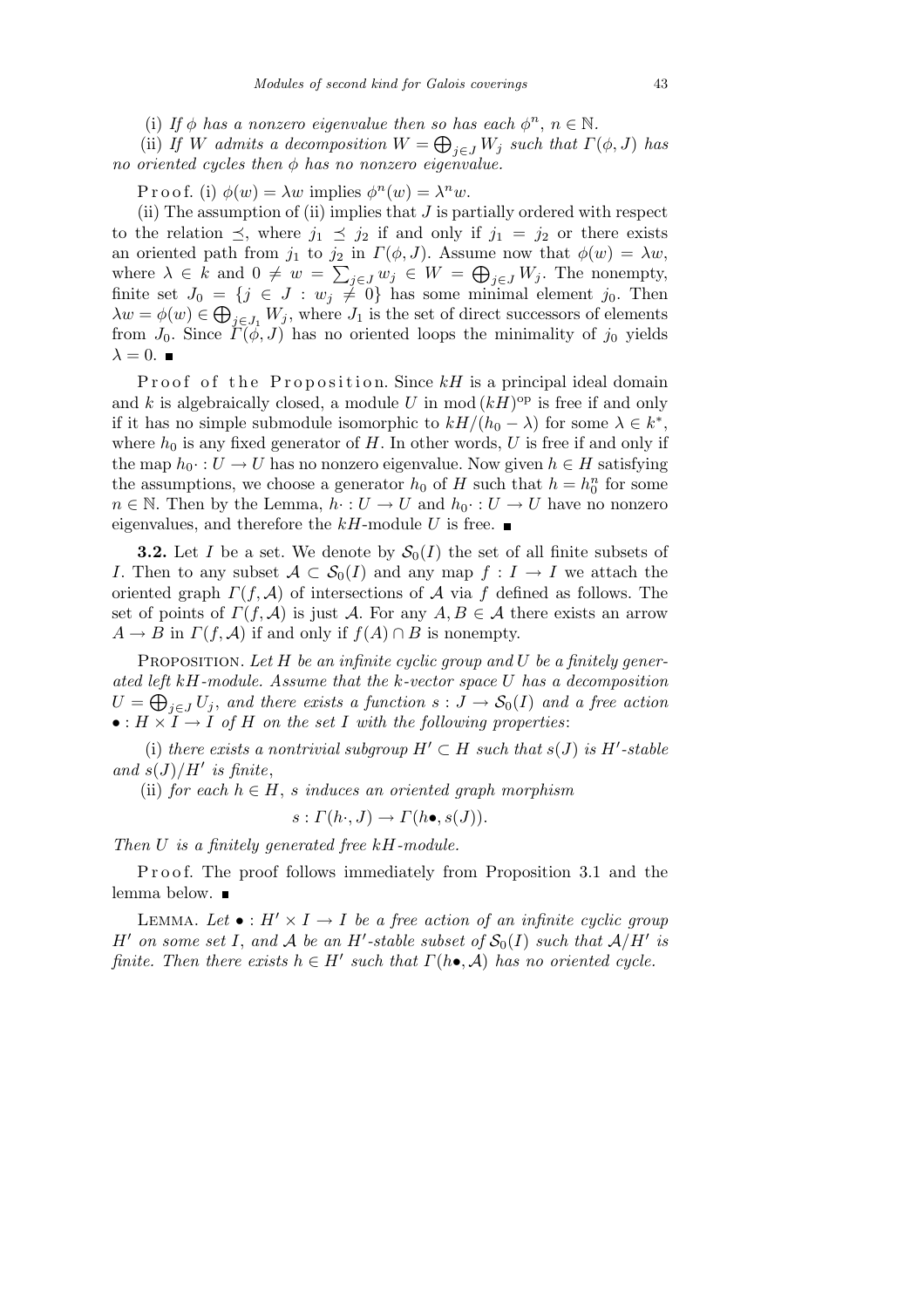Proof. Without loss of generality we can assume  $H' = \mathbb{Z}$ . Since  $A/H'$ is finite there exists a finite subset  $\mathcal{D}' \subset I$  such that for any  $A \in \mathcal{A}$ ,  $h' \bullet A$ is contained in  $\mathcal{D}'$  for some  $h' \in H'$ . Denote by  $\mathcal D$  the union of all sets  $h' \bullet \mathcal{D}'$ , where  $h' \in H'$  is such that  $h' \bullet \mathcal{D}' \cap \mathcal{D}' \neq \emptyset$ . Since  $\mathcal{D}$  is finite the set  $H'_1$  consisting of all  $h' \in H'$  such that  $h' \bullet \mathcal{D} \cap \mathcal{D} \neq \emptyset$  is finite. Let *h* be the smallest element of  $H' = \mathbb{Z}$  such that  $h > |h'|$  for all  $h' \in H'$ . In order to prove that  $\Gamma(h \bullet, \mathcal{A})$  has no oriented cycles it is enough to show that for any  $A_0, A_1, \ldots, A_n \in \mathcal{A}, n \in \mathbb{N}$ , such that  $A_0 \cap A_1 \neq \emptyset, A_1 \cap A_2 \neq \emptyset$  $\emptyset, \ldots, A_{n-1} \cap A_n \neq \emptyset$  we have  $A_n \cap nh \bullet A_0 = \emptyset$ .

Take  $A_0, A_1, \ldots, A_n$  as above. Then there exist  $h_0, h_1, \ldots, h_n \in H'$  such that  $A_i \subset h_i \bullet \mathcal{D}'$  for each  $i = 0, 1, \ldots, n$ . Since  $A_i \cap A_{i+1} \neq \emptyset$ , both  $A_i$ , *A*<sub>*i*+1</sub> are contained in  $h_i \bullet \mathcal{D}$ , and  $h_{i+1} - h_i \in H'_1$  for any  $i = 0, 1, \ldots, n-1$ . Without loss of generality we can assume  $h_0 = 0$ . Then  $A_0 \cup A_1 \cup \ldots \cup A_n \subset$  $h' \in H'_2$   $h' \bullet \mathcal{D}$ , where  $H'_2 = \{h' \in H' : (1 - n)h \leq h' \leq (n - 1)h\}$ . Therefore  $A_n \cap nh \bullet D$  and consequently  $A_n \cap nh \bullet A_0$  are empty, and the proof is finished.  $\blacksquare$ 

**3.3.** Let  $M \in Mod R$ ,  $N \in Mod R^{\text{op}}$ ,  $H$  be a subgroup of  $G$  and  $(\mu_h :$  $M \to h^{-1}M$ <sub>*h*∈*H*</sub> and  $(\nu_h : N \to h^{-1}N)$ <sub>*h*∈*H*</sub> be families of *R*-homomorphisms. For any  $h \in H$  we denote by  $\mu_h \overline{\otimes}_R \nu_h$  the composed homomorphism

$$
M\otimes_R N\stackrel{\mu_h\otimes_R\nu_h}{\longrightarrow}^{h^{-1}}\!\!M\otimes_R{}^{h^{-1}}\!\!N\simeq M\otimes_R N.
$$

Observe that in case  $(\mu_h)_{h \in H}$  and  $(\nu_h)_{h \in H}$  are both *R*-actions of *H*, for any  $h \in H$  the map  $\mu_h \overline{\otimes}_R \nu_h$  is equal to the value of the action  $\mu \otimes_R \nu$  on  $M \otimes_R N$  at *h* (see 2.4).

PROPOSITION. Let *H* be an infinite cyclic group,  $(N, \nu) \in \text{Mod}_{f}^{H} R^{\text{op}}$  $and M \in Mod R$  *a* module such that  $G_M$  contains  $H$ *. Assume that*  $M$  has *a decomposition*  $M = \bigoplus_{t \in T} M_t$  *with the following properties:* 

(i) *for each*  $t \in T$ , *all indecomposable direct summands of*  $M_t$  *are isomorphic*,

(ii) *for any two different*  $t_1, t_2 \in T$  *the modules*  $M_{t_1}$  *and*  $M_{t_2}$  *have no isomorphic direct summand*,

(iii) *for each*  $t \in T$  *such that* supp  $M_t \cap \text{supp } N$  *is nonempty and*  $G_{M_t} \cap H$ *is nontrivial there exists an*  $R^{op}$ *-action*  $\nu^t$  *of*  $G_{M_t} \cap H$  *on*  $N$  *and an*  $R$ *-action*  $\mu^t$  of  $G_{M_t}\cap H$  on  $M_t$  such that  $M_t\otimes_R N$  with the action  $\mu^t\otimes_R \nu^t$  is a finitely *generated free*  $k(G_{M_t} \cap H)$ *-module.* 

*Then for any family of R-homomorphisms*  $(\mu_h : M \to h^{-1}M)_{h \in H}$  *such that*  $(\mu_h \otimes_R \nu_h)_{h \in H}$  *gives rise to an H-action on*  $M \otimes_R N$ *, the finitely generated*  $k$ *H-module*  $M \otimes_R N$  *is free.*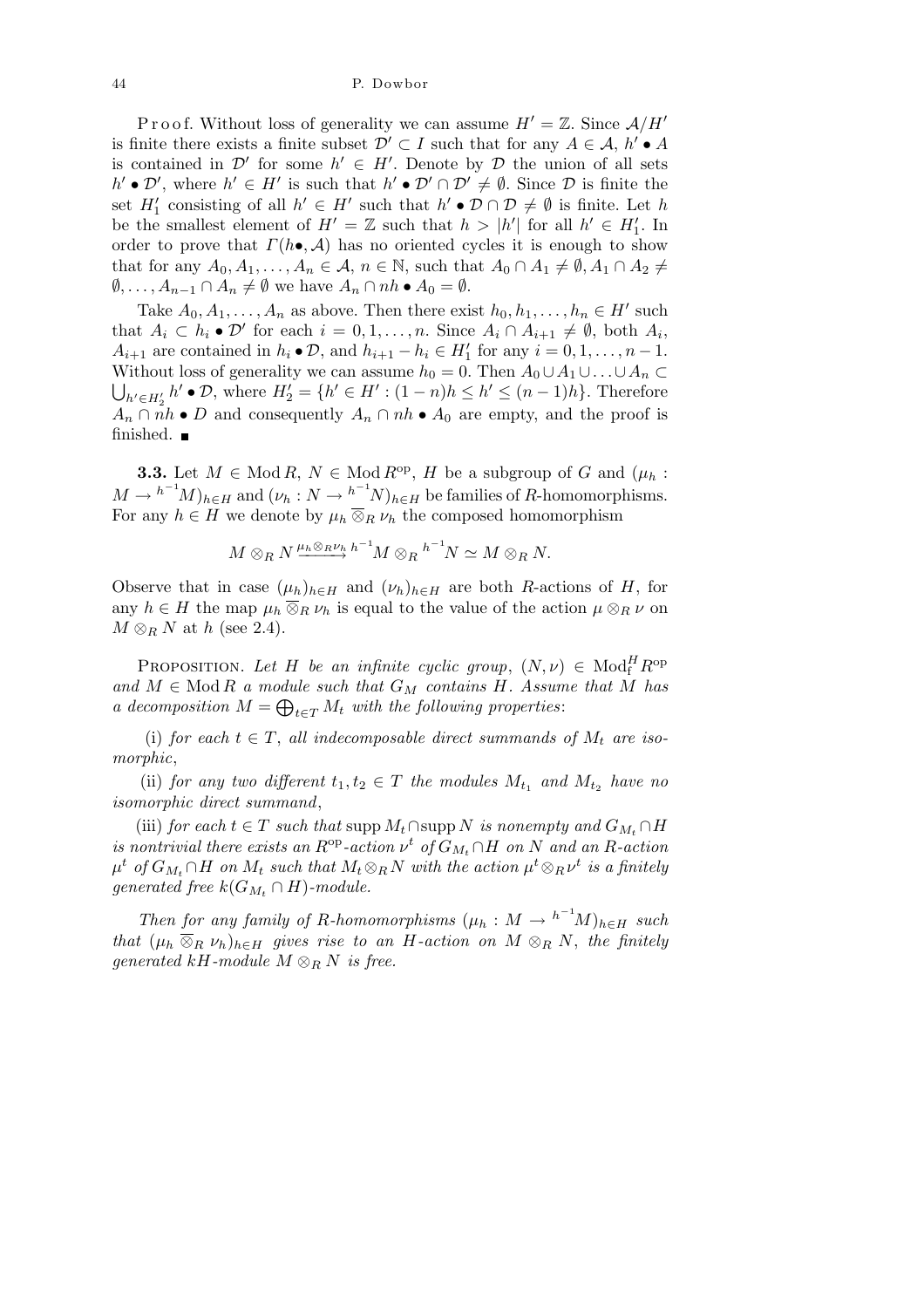This proposition is crucial for the main result of this paper. The rest of this section will be devoted to the preparation for the proof of Proposition 3.3 and the proof itself (given in 3.7).

**3.4.** Let  $\pi: V \to U$  =  $\overline{a}$ *j*∈*J*  $U_j$  be a *k*-linear map. For any subspace  $V'$ of *V* denote by  $t_{\pi}(V')$  the set consisting of all  $j \in J$  such that  $p_j(\pi(V)) \neq$ 0, where  $p_j : U \to U_j$  denotes the canonical projection for each  $j \in J$ . Observe that  $t_{\pi}(V')$  is a finite set if  $\dim_k V'$  is finite. Assume that *V* has a decomposition  $V = \bigoplus_{i \in I} V_i$  into a direct sum of subspaces. Then for any  $j \in J$  we denote by  $o_{\pi}(U_j)$  the set of all  $i \in I$  such that  $p_j(\pi(V_i)) \neq 0$ . Moreover, observe that if  $\pi$  is surjective then for any finite-dimensional subspace  $U' \subset U$  there exists a finite subset *I*<sub>0</sub> of *I* such that  $U' \subset \sum_{i \in I_0} \pi(V_i)$ . The following simple fact explains the role of the above notation.

LEMMA. Let  $\pi$ :  $\overline{a}$ *i∈I V<sup>i</sup> →*  $\overline{a}$  $j \in J$  *U*<sup>*j*</sup> *and*  $\pi'$  :  $\overline{a}$  $i' \in I'$ <sup>*V*</sup><sup>*i*</sup> →  $\overline{a}$  $j' \in J'$ <sup>*Uj*</sup> *be a surjective homomorphism of*  $k$ *-vector spaces,*  $\varphi$ :  $\leq$ *i∈I V<sup>i</sup> →*  $\mathcal{L}_j$  $i' \in I'$   $V'_{i'}$ *be the k*-linear homomorphism induced by a family  $\varphi_i : V_i \to V_{f(i)}, i \in I$ , where  $f: I \to I'$  is some function, and  $\psi: \bigoplus_{j \in J} U_j \to \bigoplus_{j' \in J'} U'_{j'}$  be the *homomorphism induced by a family of linear maps*  $\psi_{(j',j)} : U_j \to U'_{j'}$ *,*  $j \in J$ *,*  $j' \in J'$ . Assume that  $\psi \pi = \pi' \varphi$ . Then for any  $j \in J, j' \in J'$  and  $I_0 \subset I$ such that  $\psi_{(j',j)} \neq 0$  and  $U_j \subset \sum_{i \in I_0} \pi(V_i)$ , the intersection  $f(I_0) \cap o_{\pi'}(U'_{j'})$ *is nonempty.*

Proof. Obvious.

**3.5.** Let  $V = kH \otimes_k \overline{V}$ ,  $U = kH \otimes_k \overline{U}$  and  $\pi : V \to U$  be a  $kH$ **both**  $V = kT \otimes_k V$ ,  $U$ <br>homomorphism, where  $\overline{V} = \bigoplus_{\alpha}^{r}$  $\frac{r}{\alpha=1}$   $\overline{V}_{\alpha}$  and  $\overline{U}$  =  $\frac{\pi}{\sqrt{N}}$  $\frac{s}{\beta=1} \overline{U}_{\beta}$  are *k*-vector spaces with some fixed decompositions into a finite direct sum of subspaces. Let us fix the notation  $I = H \times \{1, \ldots, r\}$ ,  $J = H \times \{1, \ldots, s\}$ ,  $V_{(h,\alpha)} =$  $kh \otimes_k \overline{V}_{\alpha}$  and  $U_{(h,\beta)} = kh \otimes_k \overline{U}_{\beta}$  for  $(h,\alpha) \in I$  and  $(h,\beta) \in J$ . The group *H* acts on *I* and *J* in an obvious way compatible with multiplication by elements of *H*.

LEMMA. Let  $\pi$ :  $\overline{a}$ *i∈I V<sup>i</sup> →*  $\overline{a}$  $j ∈ J$  *U*<sup>*j*</sup> *be as above.* 

(i) If the free kH-module V is finitely generated then all sets  $o_{\pi}(U_i)$ ,  $j \in J$ , are finite and  $o_{\pi}(U_{hj}) = h \cdot o_{\pi}(U_j)$  for any  $j \in J$  and  $h \in H$ .

(ii) *If the free kH-module*  $U$  *is finitely generated and*  $\pi$  *is surjective then there exists a finite subset*  $I_0 \subset I$  *such that*  $U_{(h,\beta)} \subset \sum_{i \in hI_0} \pi(V_i)$  *for any*  $h \in H$  *and*  $\beta = 1, \ldots, s$ *.* 

Proof. (i) The assumption of (i) is equivalent to  $\dim_k V_\alpha$  being finite for any  $\alpha = 1, \ldots, r$ . Therefore all sets  $t_{\pi}(V_i)$ ,  $i \in I$ , are finite. Take any  $j \in J$  and suppose  $o_{\pi}(U_j)$  is infinite. Then there exists  $\alpha \in \{1, \ldots, r\}$  and an infinite sequence of pairwise different elements  $h_n \in H$ ,  $n \in \mathbb{N}$ , such that  $p_j \pi(V_{(h_n,\alpha)}) \neq 0$ . Since  $h_n \pi(V_{(e,\alpha)}) = \pi(V_{(h_n,\alpha)})$ , we have  $p_{h_n^{-1}j} \pi(V_{(e,\alpha)}) \neq 0$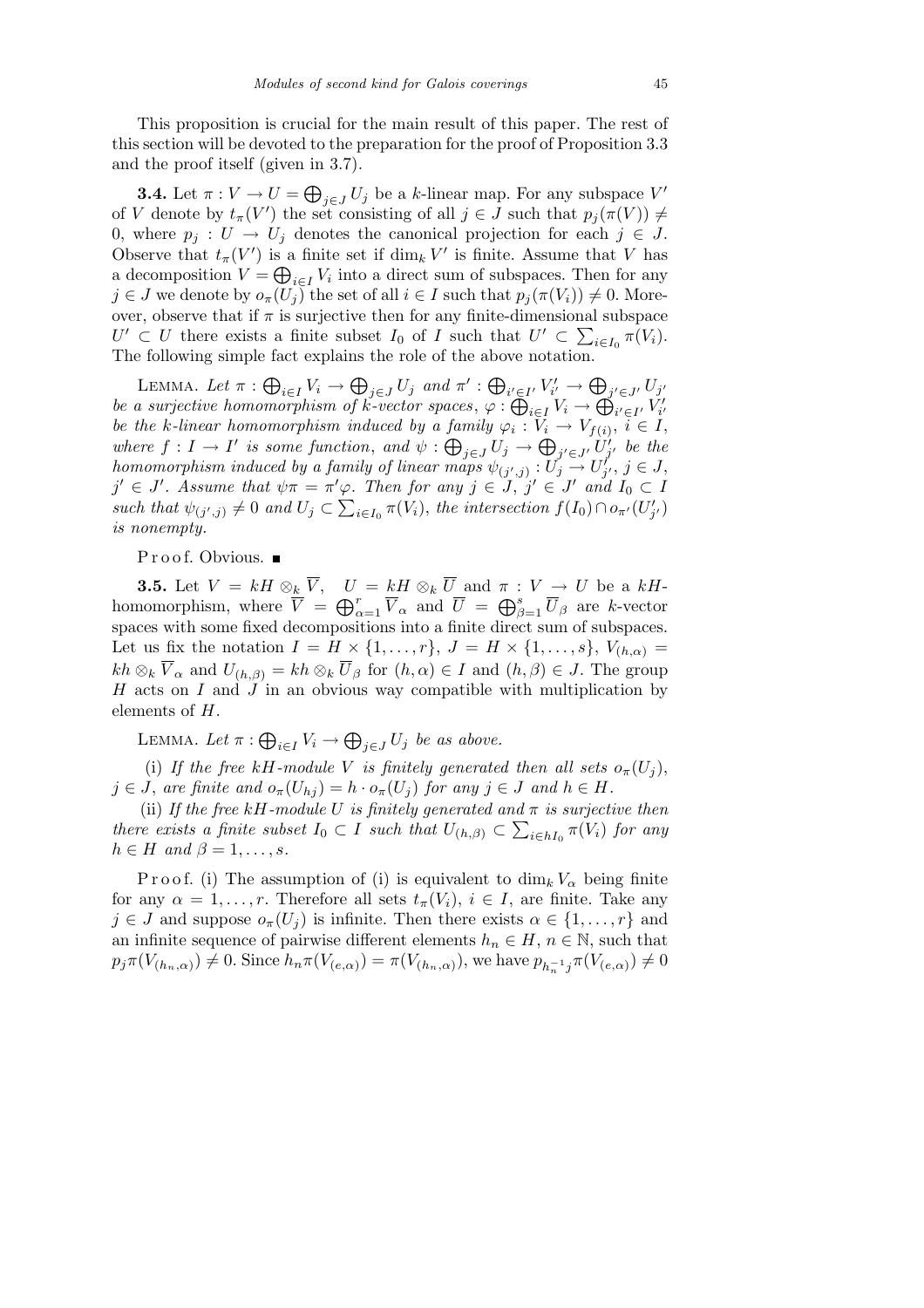46 P. Dowbor

for each  $n \in \mathbb{N}$  and thus  $t_{\pi}(V_{(e,\alpha)})$  is infinite. This is a contradiction and therefore all sets  $o_{\pi}(U_i)$ ,  $j \in J$ , are finite. The second part of (i) is obvious. The proof of (ii) is easy and we leave it to the reader.  $\blacksquare$ 

**3.6.** LEMMA. Let  $H_1$  and  $H_2$  be subgroups of  $G$ ,  $L_1$  be an  $H_1$ -invariant *subset of R*, and  $L_2$  *an*  $H_2$ *-invariant subset of R*, *such that*  $H_1 \cap H_2 = \{e\}$ *and*  $L_1/H$ ,  $L_2/H$  *are finite. Then*  $L_1 \cap L_2$  *is finite.* 

Proof. Suppose  $L_1 \cap L_2$  is infinite. Since  $L_1/H_1$  is finite there exists  $x \in L_1 \cap L_2$  such that  $H_1 x \cap L_1 \cap L_2$  is infinite. Analogously there exists *y* ∈ *H*<sub>2</sub>*x* ∩ *L*<sub>1</sub> ∩ *L*<sub>2</sub> such that *H*<sub>1</sub>*x* ∩ *H*<sub>2</sub>*y* ∩ *L*<sub>1</sub> ∩ *L*<sub>2</sub> is infinite. Hence there exists  $z \in L_1 \cap L_2$  and nontrivial elements  $h_1 \in H_1$  and  $h_2 \in H_2$  such that *h*<sub>1</sub>*z* = *h*<sub>2</sub>*z* and we get a contradiction. Therefore  $L_1 ∩ L_2$  has to be finite.

Let now  $(N, \nu) \in Mod_f^H R^{\text{op}}$  and  $M \in Mod_R^R$  be modules such that  $(\text{supp }M)/G_M$  is finite, where *H* is an infinite cyclic group. Denote by  $H_1$ the intersection  $H \cap G_M$  and by  $L$  the intersection supp  $M \cap \text{supp } N$ . The free  $kH_1$ -module  $M \otimes_k N = \bigoplus_{i \in L} M(i) \otimes_k N(i)$  is finitely generated for any *R*-action of  $H_1$  on  $M$ , if  $H_1$  is nontrivial. Assume that  $M$  admits some *R*-action  $\mu_1$  of  $H_1$  on itself such that  $\mu_1 \otimes_R \nu$  induces the structure of a free  $kH_1$ -module on  $M \otimes_R N$ . Then for the subspace *U* spanned by the set of free  $kH_1$ -generators of  $M \otimes_R N$  we obtain a  $k$ -vector space decomposition  $M \otimes_R N = \bigoplus_{h \in H_1} U_h$ , where  $U_h = h \cdot U$  for each  $h \in H_1$ . Therefore the canonical projection  $\pi : M \otimes_k N \to M \otimes_R N$  can be viewed as a linear map  $\pi: \bigoplus_{x \in L} M(x) \otimes_k N(x) \to \bigoplus_{h \in H_1} U_h.$ 

Corollary. *With the notation above*, *for any U there exists a finite* P subset s(U) of L such that  $U_h \subset \sum_{i \in s(U)} \pi(M(hi) \otimes_k N(hi))$  and  $o_{\pi}(U_h) \subset$ *hs*(*U*) *for each h. In particular, if*  $H_1$  *is trivial then*  $U = M \otimes_R N$  *and one can take the whole*  $L$  *for*  $s(U)$ *.* 

P r o o f. In case  $H_1$  is nontrivial, the free  $kH$ -module  $M \otimes_k N$  is finitely generated since  $(\text{supp } N)/H$  is finite and  $H_1$  has a finite index in *H*. Therefore the assertion follows immediately from Lemma 3.5. In case  $H_1$  is trivial the assertion follows from Lemma 3.6.  $\blacksquare$ 

**3.7.** Proof of Proposition 3.3. In order to show that for given M and *N* satisfying the assumptions the finitely generated  $kH$ -module  $M \otimes_R N$ is free we shall apply Proposition 3.2. Therefore we have to define a decomposition  $M \otimes_R N = \bigoplus_{j \in J} U_j$ , an action  $\bullet : H \times I \to I$  and a map  $s : \mathcal{J} \to \mathcal{S}_0(I)$ satisfying the required conditions. L

Let  $M = \bigoplus_{t \in T} M_t$  be a decomposition as in the assumption of the proposition. Denote by *T*<sup> $\prime$ </sup> the set of all  $t \in T$  such that supp  $M_t \cap \text{supp } N \neq \emptyset$ . The group *H* acts on *T*<sup> $\prime$ </sup> by the action  $* : H \times T' \to T'$  given by the formula  $h * t = t'$ , where  $t'$  is the unique element of  $T'$  such that  ${}^h M_t \simeq M_{t'}$ . Since (supp  $N/H$ ) is finite,  $M \in Mod R$  and  $H$  is an infinite cyclic group, the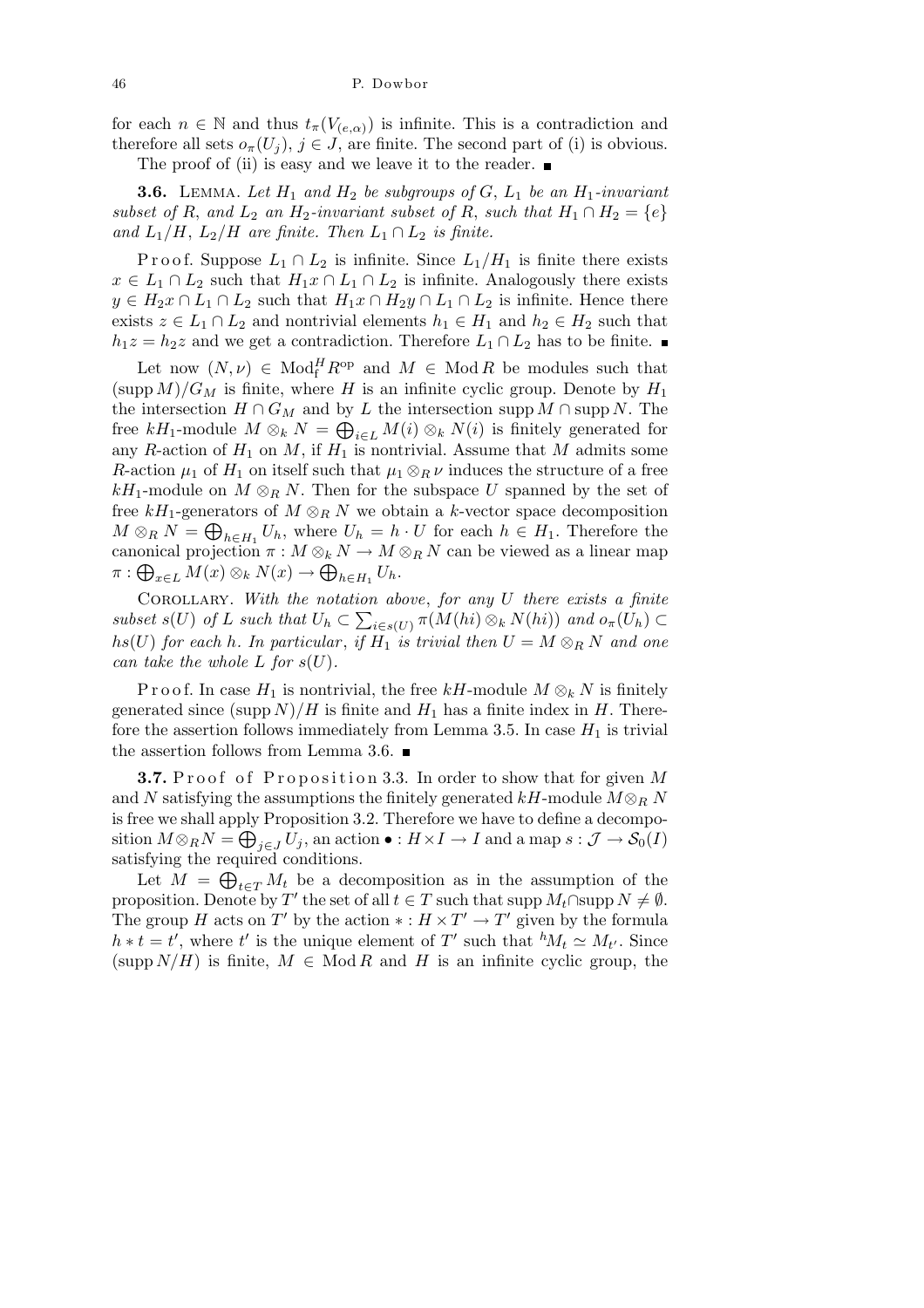*H*-invariant subset  $T_0 \subset T'$  consisting of all elements with trivial stabilizers  $H_t = H \cap G_{M_t}$  in *H* consists only of finitely many *H*-orbits and  $T_1 = T' \setminus T_0$ is finite. By assumption (iii) and Lemma 3.6 all  $M_t \otimes_R N$ ,  $t \in T'$ , are finitely generated  $kH_t$ -modules. Therefore for each  $t \in T'$  there exists a finite-dimensional subspace  $U_t \subset M_t \otimes_R N$  such that the *k*-vector space  $M_t \otimes_R N$  has a decomposition  $M_t \otimes_R N = \bigoplus_{h \in H_t} U_{(t,h)}$ , where  $U_{(t,h)} = h \cdot U_t$ for any  $h \in H_t$ . Then the *k*-vector space  $M \otimes_R N = \bigoplus_{t \in T'} M_t \otimes_R N$  has a decomposition  $M \otimes_R N =$  $\tilde{\mathcal{L}}$  $j \in J$  *U*<sup>*j*</sup>, where *J* is the disjoint union of  $H_t$ ,  $t \in T'$ .

We now set  $I = \text{supp } N$ . Then *H* acts on *I* in an obvious way. We define a function  $s: J \to S_0(I)$  by setting  $s(t, h) = h \cdot s(U_t)$  if  $t \in T_1$  and  $s(t, h) = \sup_{t \in \mathcal{I}} M_t \cap I$  if  $t \in T_0$  (see Corollary 3.6). Observe that the nontrivial intersection  $H' = \bigcap_{t \in T_1} H_t$  satisfies the assumption (i) of Proposition 3.2, because *H<sup>'</sup>* has a finite index in *H* and in all  $H_t$ ,  $t \in T_1$ . In order to verify the assumption (ii) of Proposition 3.2 one has to show that, for any  $j_1, j_2 \in J$ ,  $h \in H$ , if the  $(j_1, j_2)$ th component  $(\mu_h \otimes_R \nu_h)_{(j_2, j_1)} : U_{j_1} \to U_{j_2}$  of  $\mu_h \otimes_R \nu_h$ is nonzero then  $hs(j_1) \cap s(j_2)$  is nonempty. For any  $t_1, t_2 \in T'$  denote by  $\mu_h^{(t_2,t_1)}$  $h^{(t_2,t_1)}$ :  $M_{t_1} \to h^{-1}M_{t_2}$  the  $(t_2, t_1)$ th component of  $\mu_h : M \to h^{-1}M$ . Fix any elements  $j_1 = (t_1, h_1), j_2 = (t_2, h_2)$  of *J* and assume  $(\mu_h \, \overline{\otimes}_R \, \nu_h)_{(j_2, j_1)} \neq 0$ . Then  $(\mu_h \overline{\otimes}_R \nu_h)_{(j_2,j_1)}$  is the  $(h_2, h_1)$ th component of the  $(t_2, t_1)$ th component  $\mu_h^{(t_2,t_1)} \,\overline{\otimes}_R \nu_h: M_{t_1} \otimes_R N \to M_{t_2} \otimes_R N$  of  $\mu_h \,\overline{\otimes}_R \nu_h$ . Now we set

$$
\psi = \mu_h^{(t_2, t_1)} \overline{\otimes}_R \nu_h : \bigoplus_{h'_1 \in H_{t_1}} U_{(t_1, h'_1)} \to \bigoplus_{h'_2 \in H_{t_2}} U_{(t_2, h'_2)}
$$

and

$$
\varphi = \bigoplus_{x \in R} \mu_h^{(t_1, t_2)}(x) \otimes_k \nu_h(x) : \bigoplus_{x \in R} M_{t_1}(x) \otimes_k N(x) \to \bigoplus_{x \in R} M_{t_2}(hx) \otimes_k N(hx).
$$

Then by Lemma 3.4 and Corollary 3.6,  $hs(j_1) \cap s(j_2)$  is nonempty. It follows that both assumptions of Proposition 3.2 are satisfied and the finitely generated *kH*-module *M* ⊗*R N* is free. ■

**4. The Main Theorem.** In this section we first explain some technical details concerning the formulation of the main theorem and then we give a full proof.

**4.1.** We need the following fact.

LEMMA. (i) Let  $M \in \text{MOD } R$  be such that  $G_M$  is an infinite cyclic group *with a generator g. Then*  $(\mu_{g'})_{g' \in G_M} \mapsto \mu_g$  *defines a bijective correspondence between the set of all R-actions of G<sup>M</sup> on M and the set of all isomorphisms*  $f \in \text{Hom}_{R}(M, g^{-1}M)$ *.* 

(ii) Let *H* be an infinite cyclic group and let  $(M, \mu), (M, \mu') \in \text{MOD}^H R$  $\text{and } (N, \nu), (N, \nu') \in \text{MOD}^H R^{\text{op}}$  *be such that*  $\text{End}_R(M) \simeq k \simeq \text{End}_{R^{\text{op}}}(N)$ *.*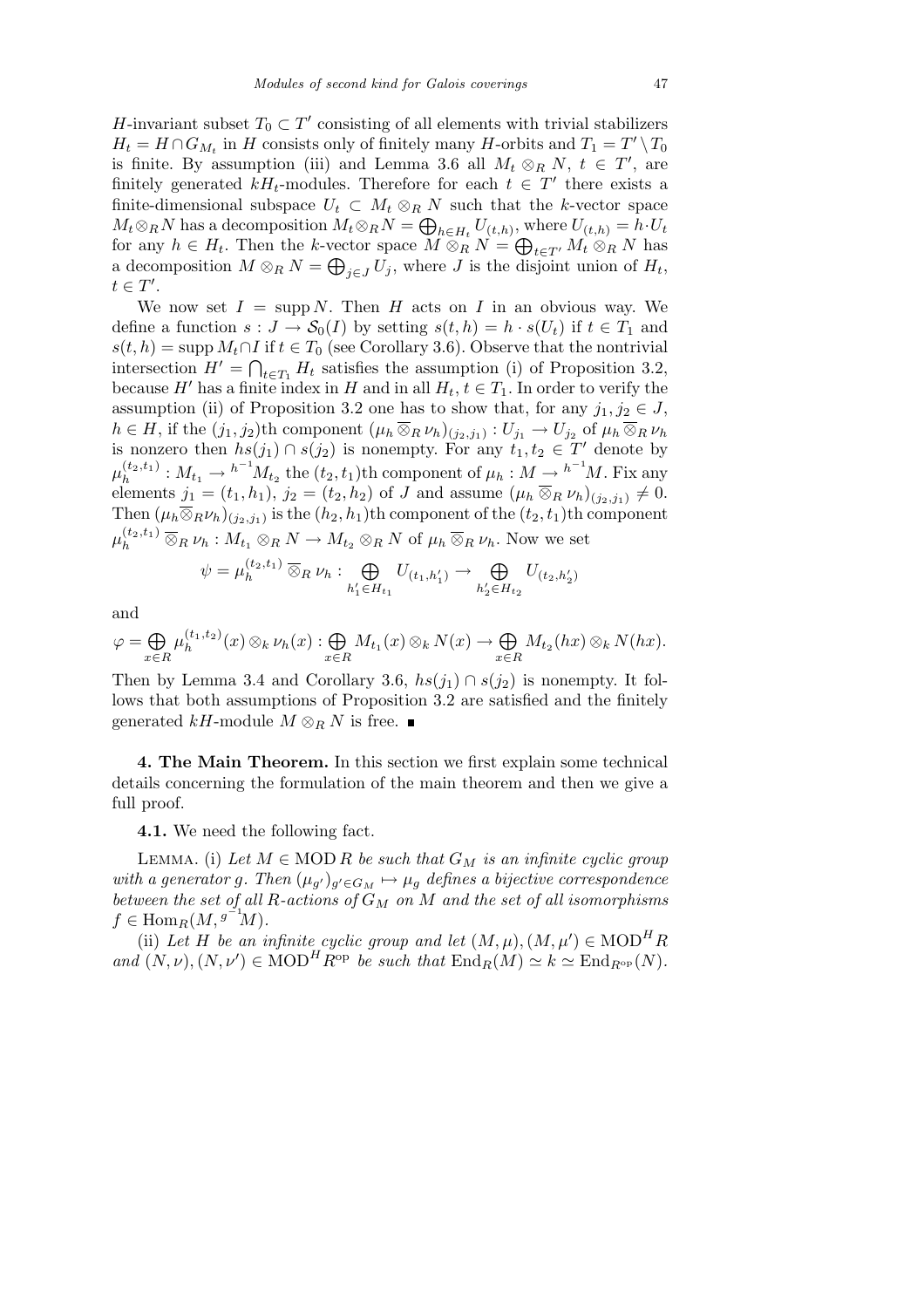*Then the left*  $kH$ *-module*  $(M \otimes_R N, \mu \otimes_R \nu)$  *is free if and only if so is*  $(M \otimes_R N, \mu' \otimes_R \nu').$ 

Proof. Obvious. ■

Let *W* be the set of all weakly-*G*-periodic *R*-modules,  $W_0$  a fixed subset of nonisomorphic modules from *W* whose isoclasses form a set of representatives of the *G*-orbits of isoclasses of  $W$ , and  $W<sup>1</sup>$  the subset of *W* consisting of all  $B \in \mathcal{W}$  such that  $G_B$  is an infinite cyclic group; let  $\mathcal{W}_0^1 = \mathcal{W}^1 \cap \mathcal{W}_0$ . For each  $B \in \mathcal{W}_0^1$  fix some *R*-action  $\nu^B$  of  $G_B$  on *B*, some generator  $g_B$  of  $G_B$ and some set  $S_B$  of representatives of left cosets  $G \mod G_B$ , containing the unit element *e* of *G*. Thus  $F_{\lambda}B$  is endowed with the structure of a left free  $kG_B$ -module, in fact a  $kG_B$ -*R*/*G*-bimodule. We can also identify  $kG_B$  and  $k[\xi, \xi^{-1}]$  by mapping  $g_B$  onto  $\xi$ . Denote by  $\underline{\text{mod}}(R/G)$  the residue category  $\pmod{\left(\frac{R}{G}\right)}$  /[mod<sub>1</sub>( $\frac{R}{G}$ )] and by

$$
\overline{\Phi}^B : \text{mod } kG_B \to \underline{\text{mod}}(R/G)
$$

the functor induced by  $\Phi^B = -\otimes_{kG_B} F_{\lambda}B$  : MOD  $kG_B \to \text{MOD}(R/G)$  (see Section 2). Let

$$
\overline{\Phi} : \coprod_{B \in \mathcal{W}_0^1} \operatorname{mod} k[\xi, \xi^{-1}] \to \underline{\operatorname{mod}}(R/G)
$$

be the functor induced by the family  $(\bar{\Phi}^B)_{B \in \mathcal{W}_0^1}$ , which maps the object  $(V_B)_{B \in \mathcal{W}_0^1}$  to the finite direct sum  $\bigoplus_{B \in \Omega} \Phi^B(V_B)$ , where  $\Omega = \{B \in \mathcal{W}_0^1 :$  $V_B \neq 0$ .

Theorem. *Let R be a locally bounded k-category*, *where k is algebraically closed*, *G a group* of *k*-linear automorphisms of *R* acting freely on (ind  $R$ )/ $\simeq$ , *and W*, *W*<sup>0</sup> *as above. Assume that*

(i) *for each*  $B \in \mathcal{W}$ ,  $G_B$  *is an infinite cyclic group and*  $\text{End}_R(B) \simeq k$ ,

(ii) *for any two different*  $B_1, B_2 \in \mathcal{W}$  *such that*  $G_{B_1} \cap G_{B_2}$  *is nontrivial*  $\Delta$  *the tensor product*  $B_1 \otimes_B B_2^*$  *of*  $B_1$  *and the k*-dual  $B_2^*$  *of*  $B_2$  *with the structure defined above is a free left finitely generated module over*  $k(G_{B_1} \cap$  $G_{B_2}$ ).

*Then for any*  $B \in \mathcal{W}$  *the functor* 

$$
\overline{\Phi}^B : \text{mod } kG_B \to (\text{mod}(R/G)) / [\text{mod}_1(R/G)]
$$

*is full and faithful. The functor*

$$
\overline{\Phi}: \coprod_{B \in \mathcal{W}_0} \operatorname{mod} k[\xi, \xi^{-1}] \to (\operatorname{mod}(R/G)) / [\operatorname{mod}_1(R/G)]
$$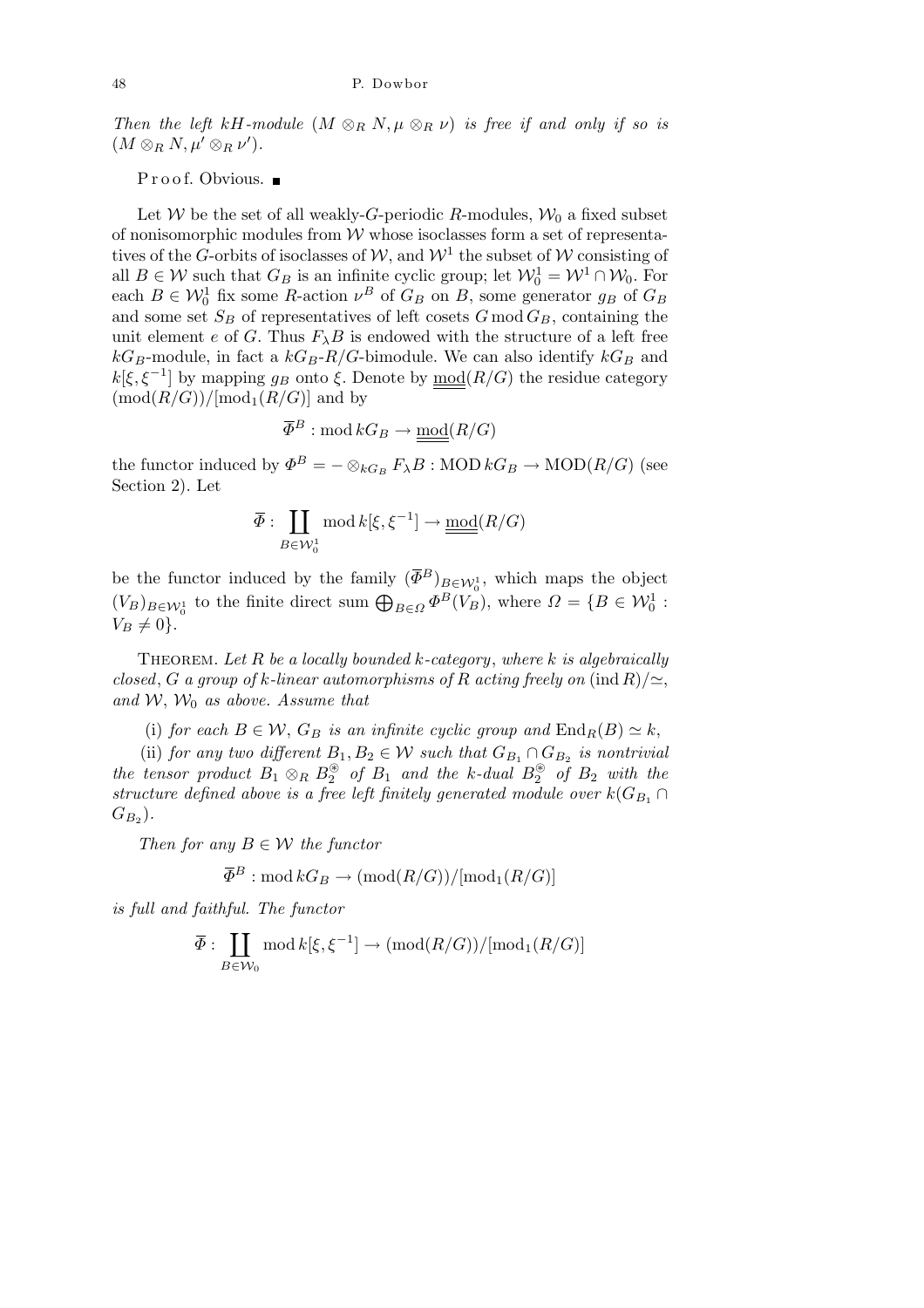*induced by*  $(\overline{\Phi}^B)_{B\in\mathcal{W}_0}$  *is dense, and*  $\overline{\Phi}$  *has a left quasi-inverse* 

$$
\overline{\Psi}: (\text{mod}(R/G)) / [\text{mod}_1(R/G)] \to \coprod_{B \in \mathcal{W}_0} \text{mod} \, k[\xi, \xi^{-1}]
$$

with kernel contained in the Jacobson radical of  $\pmod{R/G}/\pmod{R/G}$ . *In particular* , *Φ and Ψ induce a decomposition*

$$
(\text{mod}(R/G)) / [\text{mod}_1(R/G)] \simeq \coprod_{B \in \mathcal{W}_0} \text{mod } k[\xi, \xi^{-1}] \oplus \text{Ker }\overline{\Psi}
$$

*and a bijection of the two corresponding sets of isoclasses of indecomposable objects, and*  $\text{Ker } \overline{\Psi}$  *restricted to the image of*  $\overline{\Phi}^B$  *is zero for each*  $B \in \mathcal{W}_0$ *.* .<br>۳۳

Corollary. (i) *The functor Φ* :  $B \in \mathcal{W}_0 \mod k[\xi, \xi^{-1}] \rightarrow \mod_2(R/G)$ *induced by the family of functors*  $(\Phi^B)_{B \in \mathcal{W}_0}$  *yields a bijection between the sets of indecomposable objects of both categories.*

(ii) *The Auslander–Reiten quiver*  $\Gamma_{R/G}$  *of*  $R/G$  (see [AR]) *is isomorphic to a disjoint union of translation quivers*  $\Gamma_{R/G} \sqcup (\coprod_{B \in \mathcal{W}_0} \Gamma_{k[\xi, \xi^{-1}]})$ , where  $\Gamma_R$  (*resp.*  $\Gamma_{k[\xi,\xi^{-1}]})$  *is the Auslander–Reiten quiver of*  $R$  (*resp. of*  $k[\xi,\xi^{-1}]$ )*.* 

**4.2.** The proof of the Theorem will be done in several steps. For the rest of this section we will assume that

 $(i')$  for each  $B \in \mathcal{W}^1$ ,  $\text{End}_R(B) \simeq k$ ,

(ii<sup>*'*</sup>) for any two different  $B_1, B_2 \in \mathcal{W}^1$  the left finitely generated  $k(G_{B_1} \cap$  $G_{B_2}$ )-module  $B_1 \otimes B_2^{\circledast}$  is free.

Remark. (i) If  $W = W^1$ , then by Lemma 3.6 the conditions (ii) and (ii') are equivalent.

(ii) The condition (i') implies by Corollary 2.4(ii) that for any  $(B, \nu_B)$ with  $B \in \mathcal{W}^1$ , the  $kG_B$ -module  $B \otimes_R B^{\circledast}$  is isomorphic to the trivial  $kG_B$ module *k*.

Given  $V \in \text{MOD } kG_B$  we denote by  $t(V)$  the maximal torsion submodule of *V* .

Let now  $B \in \mathcal{W}^1_0$ . Then we define the functor

 $\Psi^B: {\rm mod}(R/G) \rightarrow {\rm MOD}\,kG_B$ 

by setting  $\Psi^B(X) = t(X \otimes_{R/G} F_{\lambda} B^{kG_B})$ , where  $X \in \text{mod}(R/G)$ .

LEMMA. For each  $B \in \mathcal{W}_0^1$  the functor  $\Psi^B$  induces a functor

$$
\Psi^B:\underline{\mathrm{mod}}(R/G)\to \mathrm{mod}\,kG_B.
$$

Proof. The functor  $\Psi^B$  factors through mod  $kG$ , since  $F_\lambda B$  is a finitely generated left  $kG_B$ -module. Let now  $X \in \text{mod}_1(R/G)$  be any module. Since by [DS2; 2.2],  $F_{\bullet}X$  is a direct sum of finite-dimensional *R*-modules, Corollary 2.5 and Proposition 3.3 yield  $\Psi^B(X) = t(X \otimes_{R/G} F_{\lambda} B^{kG_B}) \simeq$  $t((F_{\bullet}X \otimes_R B^{\circledast})^{-1}) = 0$  and therefore  $\overline{\Psi}^B$  is well defined.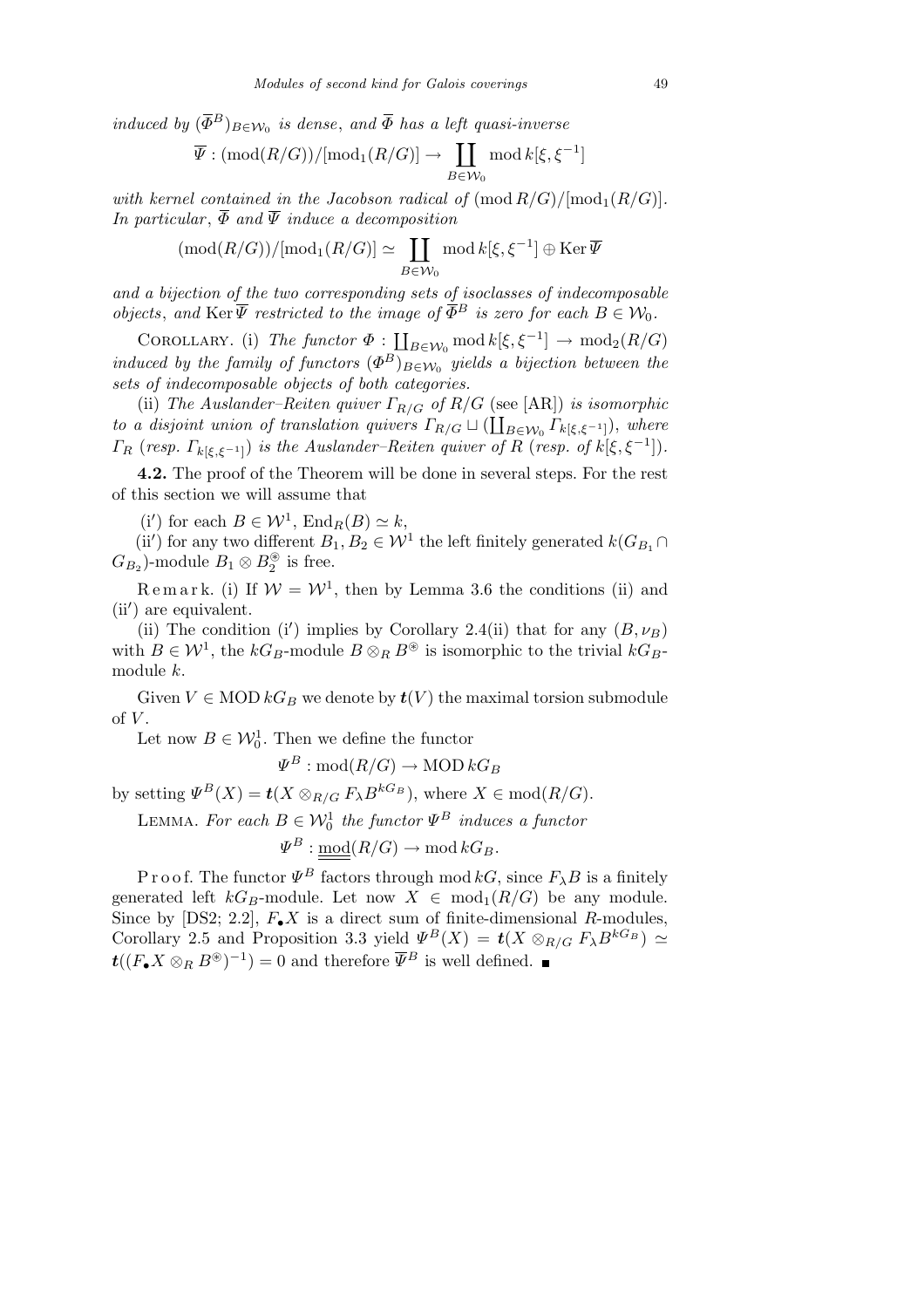**4.3.** LEMMA. Let  $B, B' \in W_0^1$ . Then

$$
\overline{\Psi}^{B'} \overline{\Phi}^{B} \simeq \begin{cases} \text{id}_{\text{mod } kG_B} & \text{if } B = B', \\ 0 & \text{if } B \neq B'. \end{cases}
$$

Proof. Take any  $V \in \text{mod } kG_B$ . If  $B = B'$  then by the formulas of Section 2, Remark 4.2(ii) and Proposition 3.3 we obtain a sequence of natural isomorphisms of right  $kG_B$ -modules

$$
\Psi^B \Phi^B(V) = \mathbf{t}((V \otimes_{kG_B} F_{\lambda} B) \otimes_{R/G} F_{\lambda} B^{kG_B})
$$
  
\n
$$
\simeq \mathbf{t}((F_{\bullet}(V \otimes_{kG_B} F_{\lambda} B) \otimes_R B^{\circledast})^{-1})
$$
  
\n
$$
\simeq \mathbf{t}((V^{-1} \otimes_k B \oplus \bigoplus_{g \in S_B, g \neq e} g(V^{-1} \otimes_k B)) \otimes_R B^{\circledast})^{-1}
$$
  
\n
$$
\simeq (V^{-1} \otimes_k (B \otimes_R B^{\circledast}))^{-1} \simeq (V^{-1} \otimes_k k)^{-1} \simeq V.
$$

Now if  $B \neq B'$  then using analogous arguments we show that

$$
\Psi^{B'} \Phi^B (V) = \mathbf{t} \Big( \bigoplus_{g \in S_B} (V^{-1} \otimes_k B) \otimes_R (B')^{\circledast} \Big) = 0. \blacksquare
$$

Let

$$
\overline{\Psi}:\underline{\text{mod}}(R/G)\to\prod_{B\in\mathcal{W}_0^1}\text{mod }kG_B
$$

be the functor defined by the family of functors  $(\overline{\Psi}^B)_{B \in \mathcal{W}^1_0}$  and

$$
I:\coprod_{B\in\mathcal{W}_0^1}\operatorname{mod} kG_B\to\prod_{B\in\mathcal{W}_0^1}\operatorname{mod} kG_B
$$

be the canonical embedding.

Corollary. *The functors I and ΨΦ are isomorphic.*

**4.4.** PROPOSITION. (i)  $\overline{\Phi}^B$  *is full for each*  $B \in \mathcal{W}^1_0$ .

(ii) *If*  $W = W^1$ , *then*  $\overline{\Psi}$  *factors through*  $\prod_{B \in W_0^1}$  mod  $kG_B$  *and*  $\overline{\Phi}$  *is dense.*

Proof. First we show that for any indecomposable  $X \in \text{mod}_2(R/G)$ such that all weakly-*G*-periodic direct summands of  $F_{\bullet}X \in \text{MOD } R$  belong to  $W^1$ ,  $\Phi^B \Psi^B(X)$  is a nonzero direct summand of *X* for some  $B \in \mathcal{W}_0^1$ . Take  $X \in \text{mod}_2(R/G)$  as above. Then there exists  $B \in \mathcal{W}_0^1$  such that  $F_{\bullet}X$  has a decomposition  $F_{\bullet} X \simeq B^n \oplus M$  in Mod *R*, where *M* has no direct summand isomorphic to *B*. Denote by  $\mu$  the induced *R*-action of *G* on  $B^n \oplus M$ , by *H* the group  $G_B$  and by  $\nu$  the action  $\nu^B$ . Then the results of Section 2 yield

$$
\Psi^B(X) = \mathbf{t}(X \otimes_{R/G} F_{\lambda} B^{kH}) \simeq \mathbf{t}(X \otimes_{R/G} F_{\lambda}^{\rm op} B^*)
$$
  
\simeq \mathbf{t}((F\_{\bullet} X \otimes\_R B^{\circledast})^{-1}) \simeq \mathbf{t}(((B^n \oplus M) \otimes\_R B^{\circledast})^{-1}).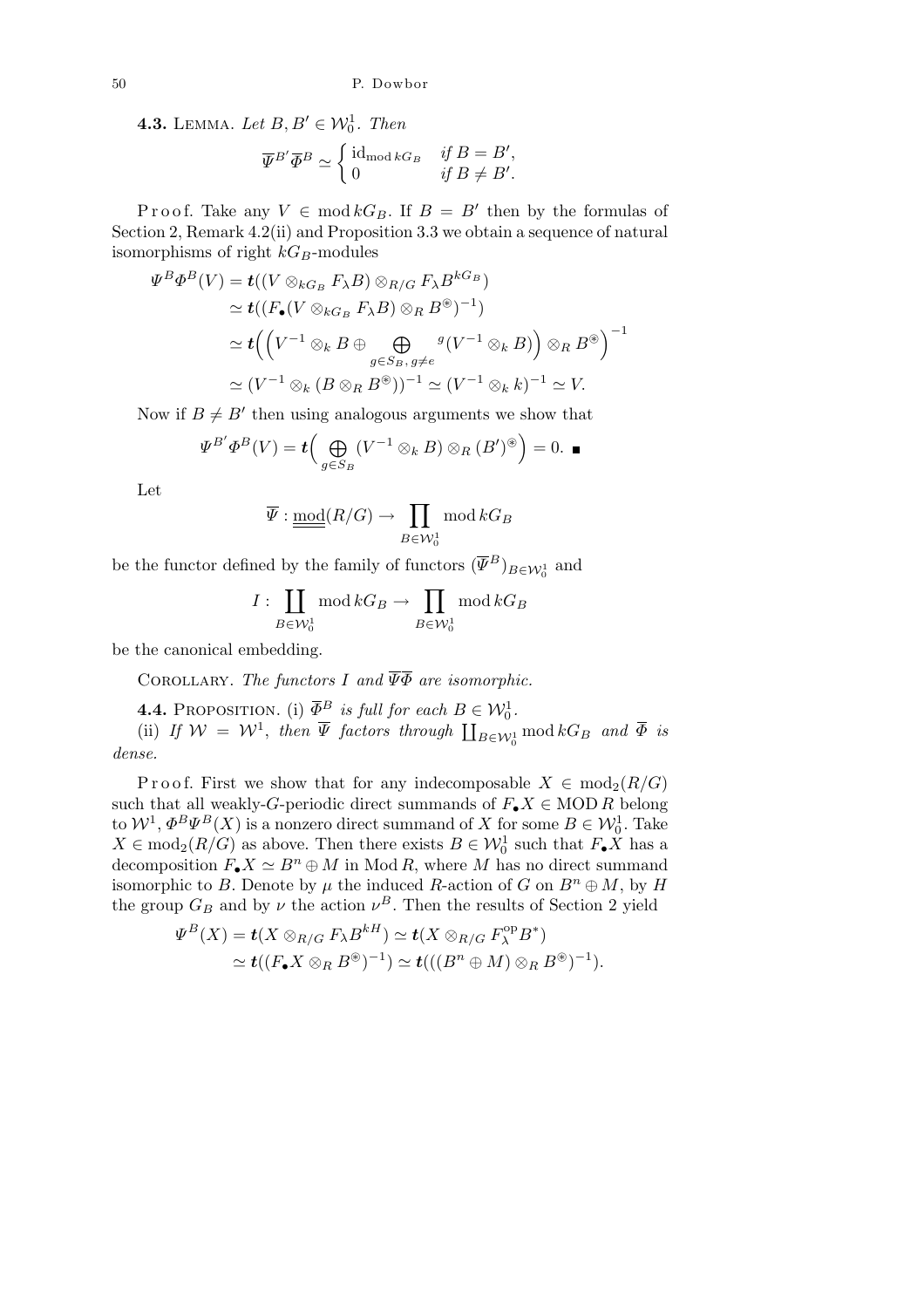Observe that  $B^n \otimes B^*$  is an *H*-invariant subspace of  $(B^n \oplus M) \otimes_R B^*$ , since for any  $h \in H$  the component

$$
\mu_h^{M,B^n} \otimes_R \nu_h^{\circledast} : B^n \otimes_R B^{\circledast} \xrightarrow{h^{-1}} M \otimes_R {}^{h^{-1}}B^{\circledast}
$$

of the map  $\mu_h \otimes_R \nu_h^*$  is zero by Corollary 2.4 and the assumption  $\text{End}_R(B) \simeq$ *k*. Denote by  $V_X$  the *kH*-module  $B^n \otimes_R B^{\circledast}$ , by  $i' : V_X \to (B^n \oplus M) \otimes_R B^{\circledast}$ the canonical embedding and by  $P_X$  the cokernel Coker  $i' = M \otimes_R B^*$ . By Proposition 3.3, *P<sup>X</sup>* is a free finitely generated left *kH*-module. Therefore  $i'$  admits a retraction  $p = (p_1, p_2) : (B \oplus M) \otimes_R B^{\circledast} \to V_X$  and  $\Psi^B(X) =$ *V*<sub>X</sub><sup>−1</sup>. Denote by  $p_X : X \to \text{Hom}_{kH}(F_\lambda B^{kH}, V_X^{-1})$  the map adjoint to the composed map

$$
\widetilde{p}_X:X\otimes_{R/G}F_{\lambda}B^{kH}\stackrel{\sim}{\to}((B^n\oplus M)\otimes_R B^{\circledast})^{-1}\stackrel{p}{\to}V_X^{-1}.
$$

We shall prove that  $p_X$ , or equivalently  $F_{\bullet}(p_X)$ , has a section. To this end, consider the canonical embedding  $j: B \otimes_R (B^n)^{\circledast} \to B \otimes_R (B^n \oplus M)^{\circledast}$ . As above,  $B \otimes_R (B^n)^{\otimes}$  is an *H*-invariant subspace with respect to the action  $\nu \otimes_R \mu^*$  and *j* has an *H*-equivariant retraction. Applying  $*$  we conclude by Corollary 2.4 that the kernel of the canonical projection  $p'$ :  $\text{Hom}_R(B, B^n \oplus M) \to \text{Hom}_R(B, B^n)$  is *H*-invariant with respect to the action  $\text{Hom}_R(\nu,\mu)$  and  $p'$  has an *H*-invariant section  $i = \binom{i_1}{i_2}$  $i_2^{i_1}$ ). Denote by  $i_X$  : Hom<sub>*R*</sub>(*B, B<sup>n</sup>)*<sup>-1</sup>  $\otimes_{kH} F_{\lambda}B \to X$  the *R/G*-homomorphism adjoint to the composed map

$$
\widetilde{i}_X : \text{Hom}_R(B, B^n)^{-1} \stackrel{i}{\to} \text{Hom}_R(B, B^n \oplus M)^{-1} \stackrel{\sim}{\to} \text{Hom}_{R/G}(F_{\lambda}B, X).
$$

Now we prove that  $F_{\bullet}(p_X) \circ F_{\bullet}(i_X)$  is an invertible *R*-homomorphism. Observe that via the isomorphisms  $F_{\bullet}X \simeq B^n \oplus M$ ,

$$
F_{\bullet} \operatorname{Hom}_{kH}(F_{\lambda} B^{kH}, (B^n \otimes_R B^{\circledast})^{-1}) \simeq \bigoplus_{g \in S_B} {}^g(\operatorname{Hom}(B^{\circledast}, B^n \otimes_R B^{\circledast}))
$$

and

$$
F_{\bullet}((\text{Hom}_{R}(B, B^{n}))^{-1} \otimes_{kH} F_{\lambda}B) \simeq \bigoplus_{g \in S_{B}} {}^{g}(\text{Hom}_{R}(B, B^{n}) \otimes_{k} B)
$$

(see Proposition 2.3), the morphisms  $F_{\bullet}(i_X)$  and  $F_{\bullet}(p_X)$  are defined by the families of morphisms

$$
\varphi_g: {}^g(\text{Hom}_R(B, B^n) \otimes_k B) \xrightarrow{g_{\tilde{g}}} {}^g(B^n \oplus M) \xrightarrow{g_{\mu_g}} B^n \oplus M, \quad g \in G,
$$

and

$$
\psi_g: B^n\oplus M \xrightarrow{\mu_{g^{-1}}} {}^g(B\oplus M) \xrightarrow{g_{\widetilde{p}}} {}^g(\mathrm{Hom}_k(B^\circledast, B^n\otimes_R B^\circledast)), \quad g\in G,
$$

where

$$
\widetilde{i} = \begin{pmatrix} \widetilde{i}_1 \\ \widetilde{i}_2 \end{pmatrix} : \text{Hom}_R(B, B^n) \otimes_k B \to B^n \oplus M
$$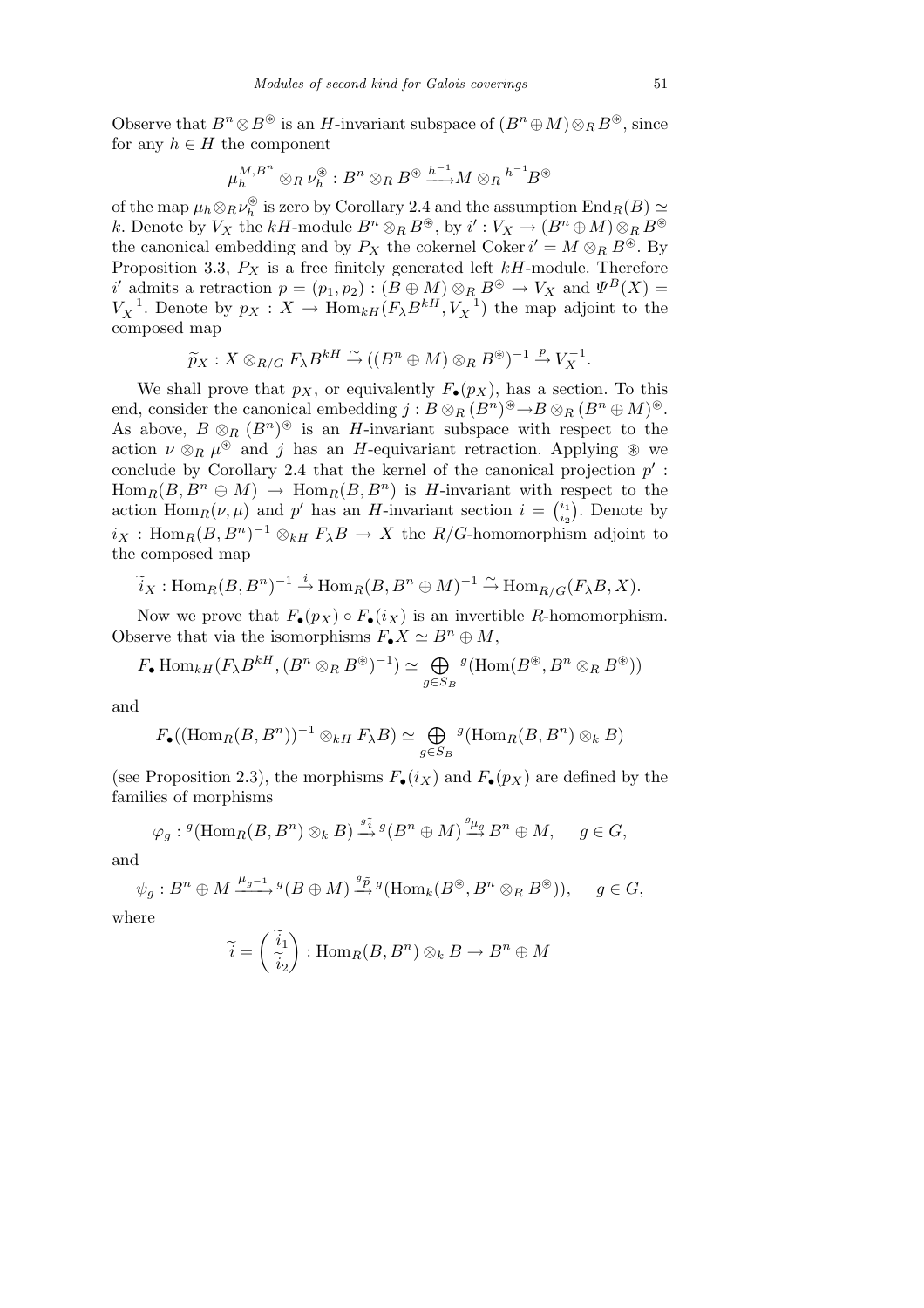and

$$
\widetilde{p} = (\widetilde{p}_1, \widetilde{p}_2) : B^n \oplus M \to \text{Hom}_k(B^{\circledast}, B^n \otimes_R B^{\circledast})
$$

are the maps adjoint to *i* and *p*.

By [DS2; 2.1(iii)], it remains to show that all maps  $\psi_g \varphi_g = {}^g(\widetilde{\widetilde{pi}})$ ,  $g \in S_B$ , are invertible. Since  $\text{End}_{R}(B) \simeq k$ , by Lemma 2.2 the map  $\widetilde{p}_{2}i_{2}$  is zero. Both  $i_1$  and  $p_1$  are identity maps, therefore the map  $\widetilde{p}_1 \widetilde{i}_1$  :  $\text{Hom}_R(B, B^n) \otimes_k B \to$  $\text{Hom}_k(B^\circledast, B^n \otimes_R B^\circledast)$  is given by  $(\widetilde{p}_1 \widetilde{i}_1(x)(f \otimes b_x))(\gamma_x) = f(x)(b_x) \otimes \gamma_x$ , where  $x \in R$ ,  $b_x \in B(x)$ ,  $\gamma_x \in B^*$  $(x)$ ,  $f \in \text{Hom}_R(B, B^n)$ , and moreover it is invertible because  $\text{End}_R(B) \simeq k$ . Therefore  $\widetilde{pi}$  is invertible,  $F_{\bullet}(p_X)$  is a splittable epimorphism and consequently  $\Phi^B \Psi^B X$  is a direct summand of *X*. Now (ii) follows immediately.

For the proof of (i), for each  $B \in \mathcal{W}^1_0$  denote by  $I_B$  the full subcategory of mod(*R/G*) consisting of all *X* such that all weakly-*G*-periodic summands belong up to isomorphism to the *G*-orbit of *B*. Since  $\overline{\Phi}^B$  factors through  $I_B$ we shall prove that the restriction  $\overline{\Psi}^B | I_B : I_B \to \text{mod } kH$  of  $\overline{\Psi}^B$  to  $I_B$  is a quasi-inverse for  $\overline{\Phi}^B$ . For this purpose it is enough to check that the homomorphisms  $p_X : X \to \Phi^B \Psi^B X$ ,  $X \in I_B$ , produce a natural transformation of functors  $\mathrm{id}_{I_B} \to \overline{\Phi}{}^B \overline{\Psi}{}^B | I_B$ , since  $p_X$  is an isomorphism for each  $X \in I_B$ . Take any  $X, Y \in I_B$  and  $f \in \text{Hom}_{R/G}(X, Y)$ . One has to show that the map  $u = \text{Hom}_{kH}((F_{\lambda}B^{kH}, \Psi^B(f)) \circ p_X) - p_Y \circ f : X \to \text{Hom}_{kH}(F_{\lambda}B^{kH}, \Psi^B(Y))$ 

belongs to the ideal  $\lceil \text{mod}_1(R/G) \rceil$ . But *u* corresponds to the morphism

$$
v = \Psi^B(f) \circ \widetilde{p}_X - \widetilde{p}_Y \circ (f \otimes_R F_{\lambda} B^{kH}) : X \otimes_{R/G} F_{\lambda} B^{kH} \to \Psi^B(Y).
$$

Since *v* restricted to  $\Psi^B(X) = V_X^{-1}$  is zero, *v* factors through  $P_X^{-1}$  and in consequence *u* factors through  $\overline{\text{Hom}}_{R/G}(F_{\lambda}B^{kH}, P_X^{-1})$  which is isomorphic to  $F_{\lambda}B^m$  for some  $m \in \mathbb{N}$ . Therefore by the Lemma below the residue class of *u* in  $\underline{\text{mod}}(R/G)$  is zero and the functors  $\Phi^B$  and  $\Psi^B|I_B$  are quasiinverse.

LEMMA. For any module  $X \in I_B$  each homomorphism  $f \in \text{Hom}_{R/G}(X,$  $F_{\lambda}B$ ) *factors through a module from*  $mod_1(R/G)$ *.* 

Proof. Take any  $X \in I_B$ . Then there exists  $V \in \text{mod}(kH)^0$ , where  $H = G_B$ , such that  $X \simeq V^{-1} \otimes_{kH} F_{\lambda} B$ . Using the results of Section 2 and  $[G; 3.2]$  we obtain

$$
\text{Hom}_{R/G}(X, F_{\lambda}B) \simeq \text{Hom}_{R}^{G}(F_{\bullet}(V^{-1} \otimes_{R} F_{\lambda}B), F_{\bullet}F_{\lambda}B)
$$
\n
$$
\simeq \text{Hom}_{R}^{G}\left(\bigoplus_{g \in S_{B}} {}^{g}(V \otimes_{k} B), \bigoplus_{g \in G} {}^{g}B\right) \simeq \text{Hom}_{R}^{H}\left(V \otimes_{k} B, \bigoplus_{g \in G} {}^{g}B\right)
$$
\n
$$
= \text{Hom}_{R}^{H}\left(V \otimes_{k} B, \bigoplus_{g_{1} \in U_{B}} \left(\bigoplus_{h \in H} {}^{h}g_{1}B\right)\right),
$$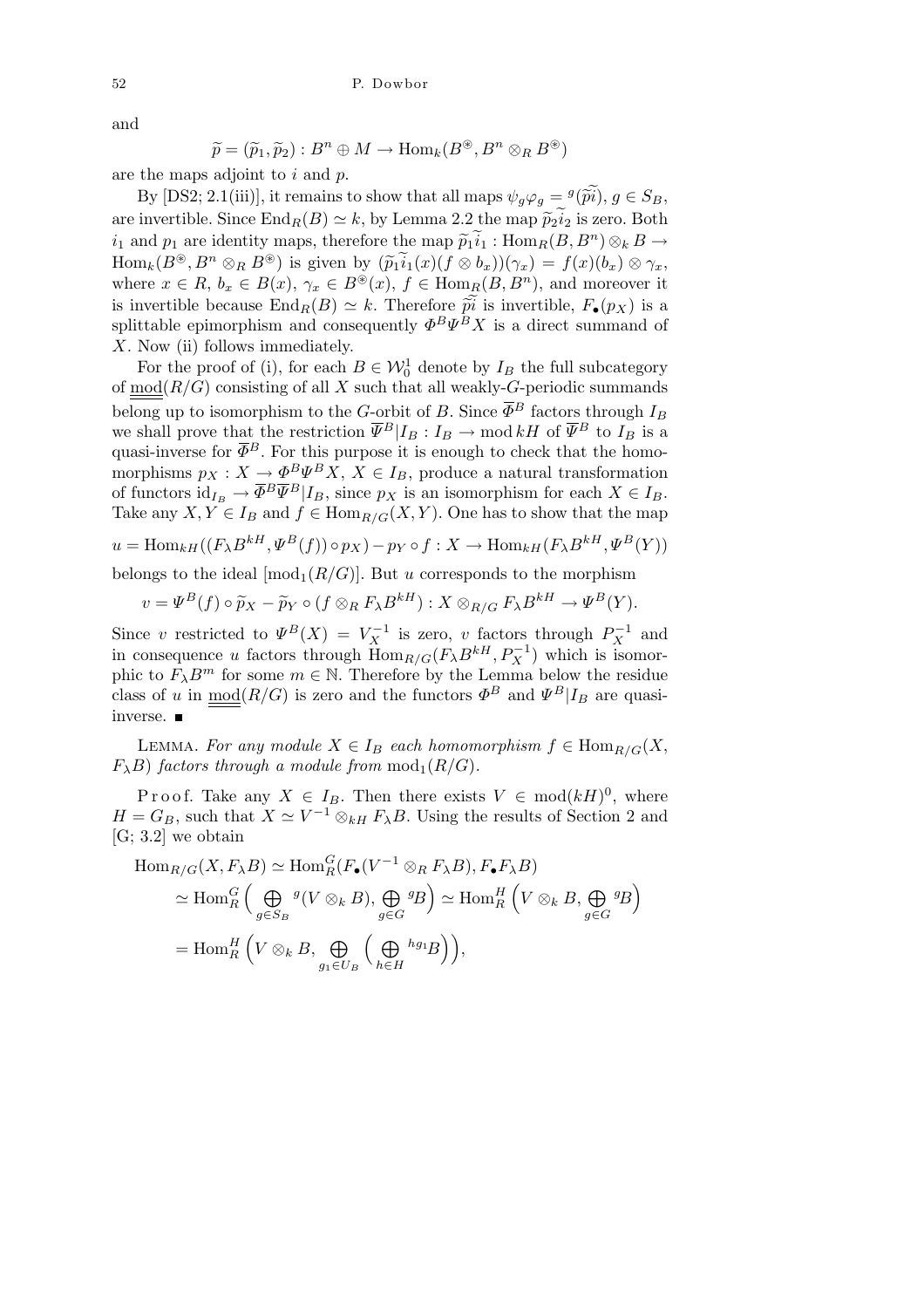where  $U_B$  is a fixed set of representatives of the right cosets  $G \mod H$ . By Lemma 2.3 it is enough to prove that for each  $f \in \text{Hom}_{R}^{H}(V \otimes_{k} B,$  $g_1 \in U_B$  ( $\bigoplus_h h g_1 B$ )), given by the family  $f_g: V \otimes_k B \to {}^g B$ ,  $g \in G$ , the  $\bigoplus_{g \in G} g_1 \in U_B \setminus \bigoplus_{g \in G} \text{Im} f_g =$  $\overline{a}$  $g_1 \in U_B$ <sup>(</sup>  $\overline{a}$  $h \in H$  Im  $f_{hg1}$ ) of  $\bigoplus_{g \in G} gB$  in MOD<sup>*H*</sup>*R*, containing Im *f*, is a direct sum of finite-dimensional *R*-modules. Fix such containing im *f*, is a direct sum of finite-dimensional *R*-modules. Fix such an *f*. Then the left *kH*-module  $\bigoplus_{x \in \text{supp } B} V \otimes B(x)$  is finitely generated and free. Therefore there exist  $g_1, \ldots, g_r \in U_B$  such that  $f_{hg} = 0$  for all  $h \in H$ and  $g \in U_B \setminus \{g_1, \ldots, g_r\}$ , and hence  $\bigoplus_{g \in G} \text{Im } f_g = \bigoplus_{i=1}^r (\bigoplus_{h \in H} \text{Im } f_{hg_i}).$ 

Now it remains to prove that dim  $\overline{\text{Im}} f_g$  or equivalently supp( $\text{Im} f_g$ ) is finite for each  $g \in G$ . This is obvious in case  $G_{g} \cap H = \{e\}$  since then supp *B*  $\cap$  supp<sup>*g*</sup>*B* is finite by Lemma 3.6. Assume that  $G_{gB} \cap H \neq \{e\}$  and suppose supp(Im  $f_g$ ) is infinite. Since  $(\text{supp } B)/(G_{g} \cap H)$  is finite there exists  $x \in \text{supp } B$  and an infinite sequence  $h_n$ ,  $n \in \mathbb{N}$ , of pairwise different elements of  $H \cap G_{g}$  such that  $h_n x \in \text{supp}(\text{Im } f_g)$ . Then  $f_{h_n g} \neq 0$  for all  $n \in \mathbb{N}$ , and we get a contradiction with the fact that  $\dim_k(V \otimes_k B(x))$  is finite. Therefore all spaces Im  $f_g$ ,  $g \in G$ , have finite dimension. This finishes the proof of the Lemma and of the main Theorem.

 $\mathbb{R} \in \mathbb{R}$  is a fact, we proved that if  $R$  satisfies only the conditions  $(i')$ and (ii<sup>*'*</sup>) then all functors  $\Phi^B$ ,  $B \in \mathcal{W}^1_0$ , are full and faithful and  $\Phi$  induces an injection on the isomorphism classes of indecomposable objects.

4.5. Proof of Corollary 4.1. The first assertion is obvious. To prove the second recall that by [G; 3.6] the indecomposable modules of the first and the second kind are contained in different components of *ΓR/G* and that the union  $(\Gamma_{R/G})_1$  of components containing indecomposable modules of the first kind has the form *ΓR/G*.

It remains to show that the functor *Φ <sup>B</sup>* preserves Auslander–Reiten sequences for any  $B \in \mathcal{W}_0$ . The functor  $\Phi^B$  is exact and by Lemma 4.3 sends nonsplittable exact sequences into nonsplittable ones, therefore we only need to substantiate the preserving of the lifting property.

Denote by  $\mathcal{J}_{R/G}$  (resp.  $\mathcal{J}$ ) the Jacobson radical of the category mod( $R/G$ ) (resp. mod  $k[\xi, \xi^{-1}]$ ). Observe that if  $X \in \text{ind}(R/G)$  belongs to  $\text{mod}_1(R/G)$  or to the image of  $\Phi^{B'}$ , where  $B' \in \mathcal{W}_0$  and  $B' \neq B$ , then the functor  $\mathcal{J}_{R/G}(X, \Phi^B(-))$  coincides with  $\text{Hom}_{R/G}(X, \Phi^B(-))$ , which by the results of Section 2 and Proposition 3.3 is exact. Moreover, if  $X = \Phi^B(V)$  for some indecomposable  $V \in \text{mod } k[\xi, \xi^{-1}]$  then by Theorem 4.1 the functor *Φ <sup>B</sup>* induces an isomorphism of functors

$$
\mathcal{J}_{R/G}(X, \Phi^B(-)) \simeq [\text{mod}_1(R/G)](X, \Phi^B(-)) \oplus \mathcal{J}(V, -).
$$

The observation implies that  $\Phi^B$  preserves the lifting property for exact sequences and in consequence Auslander–Reiten sequences, and the proof is finished.  $\blacksquare$